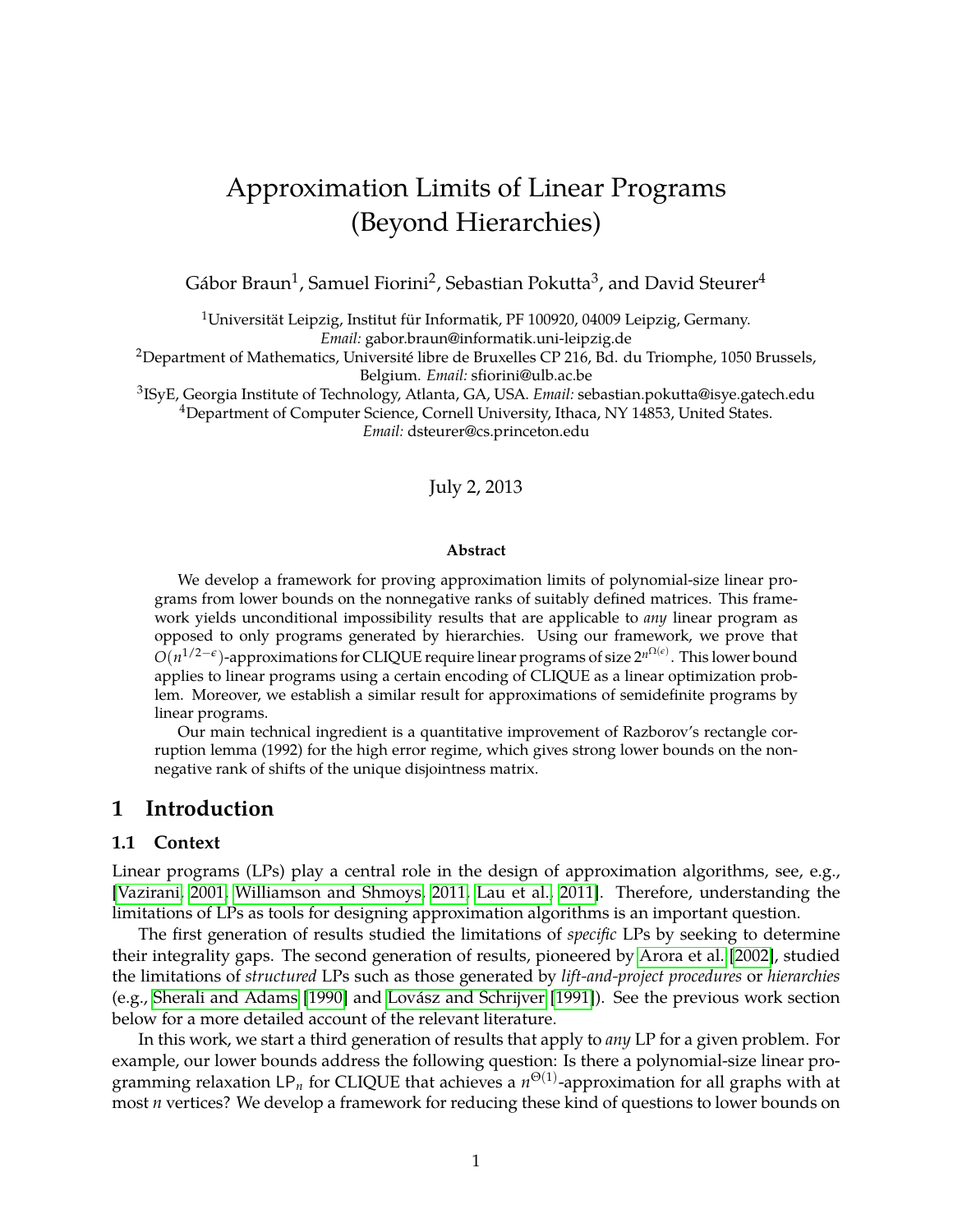the nonnegative rank of certain matrices obtained from a linear encoding of the problem considered. Then we prove lower bounds on the nonnegative rank of the matrices for CLIQUE. Although we mainly focus on LPs, our framework readily generalizes to semidefinite programs (SDPs).

**Linear Encodings** We consider combinatorial optimization problems<sup>[1](#page-1-0)</sup> that can be encoded in a linear fashion by specifying a set of feasible solutions represented as binary vectors and a set of admissible (linear) objective functions represented by their coefficient vectors. An instance of a given linear encoding is specified by a dimension  $d$  and admissible objective function  $w \in \mathbb{R}^d$ . Solving the instance means finding a feasible solution  $x \in \{0,1\}^d$  such that  $w^{\intercal}x = \sum_{i=1}^d w_i x_i$  is minimum (or maximum). The optimum value of the instance is thus the minimum (or maximum) value of  $w^{\dagger}x$  for a feasible  $x \in \{0,1\}^d$ .

We require that every instance of the problem can be mapped to an instance of the linear encoding in such a way that feasible solutions to an instance of the problem can be converted in polynomial time to feasible solutions to the corresponding instance of the linear encoding without deteriorating their objective function values, and vice-versa. In this case, we say that a linear encoding *faithfully* encodes the problem. For graph problems such as the maximum clique problem (CLIQUE), such a linear encoding does not allow the set of feasible solutions to depend on the input graph, which is encoded solely in the objective function. Constraints are only allowed to depend on the size *n* of the ground set.

<span id="page-1-2"></span>**Example 1** (Linear encoding of metric TSP)**.** With the natural linear encoding of the metric traveling salesman problem (metric TSP) the feasible solutions are the characteristic vectors (or incidence vectors) of tours of the complete graph over  $[n] := \{1, 2, ..., n\}$  for some  $n \geq 3$ , and the admissible objective functions are all nonnegative vectors  $w = (w_{ij})$  such that  $w_{ik} \leq w_{ij} + w_{jk}$  for all distinct *i*, *j* and *k* in [*n*]. All vectors are encoded in  $\mathbb{R}^d$ , where  $d = \binom{n}{2}$  $_{2}^{n}).$ 

In general, a linear encoding determines two nested convex sets  $P \subseteq Q$  in  $\mathbb{R}^d$  for each  $d.$  The set *P* is the convex hull of the feasible solutions of dimension *d*, thus *P* is a 0/1-polytope<sup>[2](#page-1-1)</sup>. In case of a minimization problem, the set  $Q$  is defined by all inequalities of the form  $w^\intercal x \geqslant \delta$  satisfied by *P* where *w* is an admissible objective function of dimension *d*, and *δ* is chosen as large as possible. For a maximization problem, the inequalities are of the form  $w^{\intercal}x \leqslant \delta$  and  $\delta$  is chosen as small as possible. In other words, *Q* is the tightest relaxation of *P* with the given facet coefficients.

**(Approximate) Extended Formulations** We begin by illustrating the concept on our former example.

**Example 2** (Approximate extended formulation of metric TSP)**.** We return to Example [1.](#page-1-2) It is known that the Held-Karp relaxation *K* of the metric TSP has integrality gap at most 3/2 (see [Held](#page-21-0) [and Karp](#page-21-0) [\[1970\]](#page-21-0), [Wolsey](#page-22-5) [\[1980\]](#page-22-5)). In geometric terms, this means that  $P \subseteq K \subseteq 2/3 \cdot Q$ . Although *K* is defined by an exponential number of inequalities, it is known that it can be reformulated with a polynomial number of constraints by adding a polynomial number of variables, see, e.g., [Carr](#page-21-1) [et al.](#page-21-1) [\[2009\]](#page-21-1). That is, the Held-Karp relaxation *K* has a polynomial-size extended formulation.

Formally, an *extended formulation* (EF) of a polyhedron *K* ⊆ **R***<sup>d</sup>* is a linear system in variables  $(x, y) \in \mathbb{R}^{d+k}$  such that, for every  $x \in \mathbb{R}^d$ , we have  $x \in K$  if and only if there exists  $y \in \mathbb{R}^k$  such that  $(x, y)$  is a solution to the system. The *size* of an EF is the number of *inequalities* in the system, thus the variables and equalities are not counted. This turns out to be the right definition of size. It can be shown that an EF can always be brought into *slack form*  $Ex + Fy = g$ ,  $y \ge 0$  without increasing

<span id="page-1-0"></span><sup>&</sup>lt;sup>1</sup>We assume some familiarity with combinatorial optimization. See, e.g., [Schrijver](#page-22-6) [\[2003\]](#page-22-6).

<span id="page-1-1"></span><sup>&</sup>lt;sup>2</sup>We also assume some familiarity with (convex) polytopes and polyhedra, see the standard reference [Ziegler](#page-23-0) [\[1995\]](#page-23-0).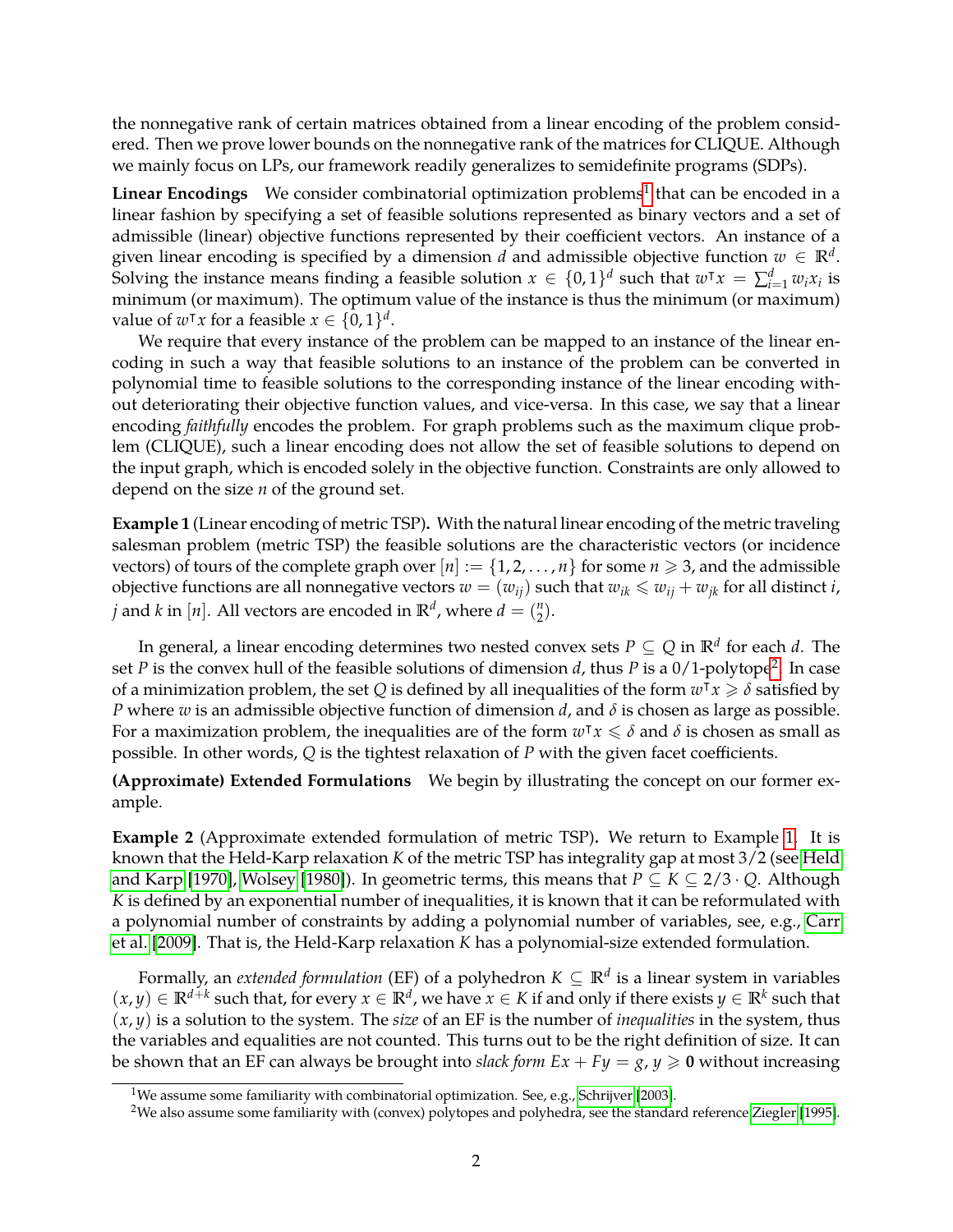its size. We will mainly consider EFs in slack form. For these, the size equals the number of extra variables.

The *extension complexity* xc(*K*) of the polyhedron *K* is defined as the minimum size of an EF of *K*. Most of the LP relaxations that appear in the context of approximation algorithms actually have polynomial extension complexity. This is in particular the case of the relaxations obtained from an initial polynomial size relaxation at a bounded level of any of the common linear programming hierarchies.

Let  $\rho \geq 1$ . Then we say that  $Ex + Fy = g$ ,  $y \geq 0$  is a  $\rho$ -approximate EF of a given maximization problem, w.r.t. a given linear encoding of this problem, if the maximum value of  $w^{\intercal}x$  on  $K := \{x \in$  $\mathbf{R}^d \mid \exists y: E x + F y = g, y \geqslant \mathbf{0} \}$  is at least the optimum value for every  $w \in \mathbb{R}^d$  and at most  $\rho$  times the optimum value for every *admissible*  $w \in \mathbb{R}^d$ . Geometrically, this is equivalent to  $P \subseteq K \subseteq \rho Q$ . For minimization problems, the definitions are similar. In this case, we have  $P \subseteq K \subseteq \rho^{-1}Q$ .

**Nonnegative Factorizations** A *rank-r nonnegative factorization* of an *m* × *n* matrix *M* is a decomposition of *M* as a product  $M = T U$  of nonnegative matrices *T* and *U* of sizes  $m \times r$  and  $r \times n$ , respectively. The *nonnegative rank* rank $+(M)$  of *M* is the minimum rank *r* of nonnegative factorizations of M. In case M is zero, we let  $rank_{+}(M) = 0$ . It is quite useful to notice that the nonnegative rank of *M* is also the minimum number of nonnegative rank-1 matrices whose sum is *M*. From this, we see immediately that the nonnegative rank of *M* is at least the nonnegative rank of any of its submatrices.

The factorization theorem of [Yannakakis](#page-22-7) [\[1991\]](#page-22-7) (see [\[Yannakakis, 1988\]](#page-22-8) for the conference version) states that extension complexity of a polytope *K* is precisely the nonnegative rank of any of its slack matrices. If *K* is the convex hull of  $\{v_1, \ldots, v_n\} \subseteq \mathbb{R}^d$  and the set of solutions to  $A_1 x \leq b_1$ , ...,  $A_m x \leq b_m$  then the *slack matrix* of *K* with respect to these outer and inner descriptions is the  $m \times n$  nonnegative matrix *S* with entries  $S_{ij} := b_i - A_i v_j$ . Yannakakis' theorem states that  $xc(K) = rank_{+}(S)$  for every polytope *K* and every slack matrix *S* of *K*. This theorem can be straightforwardly generalized to the case where *K* is an unbounded polyhedron, see, e.g., [Conforti et al.](#page-21-2) [\[2010\]](#page-21-2), or Theorem [1](#page-7-0) below.

**The Link to Communication Complexity** Yannakakis' factorization theorem initiated an inter-play between the extension complexity of polytopes and (classical) communication complexity.<sup>[3](#page-2-0)</sup> The relevant concept here is randomized communication protocol with private randomness and *nonnegative outputs* computing a (nonnegative) function  $M: X \times Y \to \mathbb{R}_+$  *in expectation*. For the sake of simplicity, we call this a *protocol computing M in expectation*.

[Faenza et al.](#page-21-3) [\[2011\]](#page-21-3) show that, considering *M* as a matrix, the minimum complexity of a protocol computing *M* in expectation equals  $log(rank_{+}(M)) + \Theta(1)$ . (This was proved independently by [Zhang](#page-22-9) [\[2012\]](#page-22-9).) Thus proving bounds on the nonnegative rank of *M* amounts to proving bounds on the required amount of communication for computing *M* in expectation.

It is not hard to see that this last quantity is bounded from below by the nondeterministic communication complexity of the support of *M* because every protocol computing *M* in expectation can be turned into a nondeterministic protocol for the support of *M*. Equivalently, the nonnegative rank of the matrix *M* is bounded from below by the minimum number of 1-monochromatic rectangles covering the support of *M*.

**(Unique) Disjointness** In the *disjointness problem* (DISJ), both Alice and Bob receive a subset of [*n*]. They have to determine whether the two subsets are disjoint. The disjointness problem is central to communication complexity, see [Chattopadhyay and Pitassi](#page-21-4) [\[2010\]](#page-21-4) for a survey.

<span id="page-2-0"></span><sup>3</sup>We assume some familiarity with communication complexity. See [Kushilevitz and Nisan](#page-21-5) [\[1997\]](#page-21-5).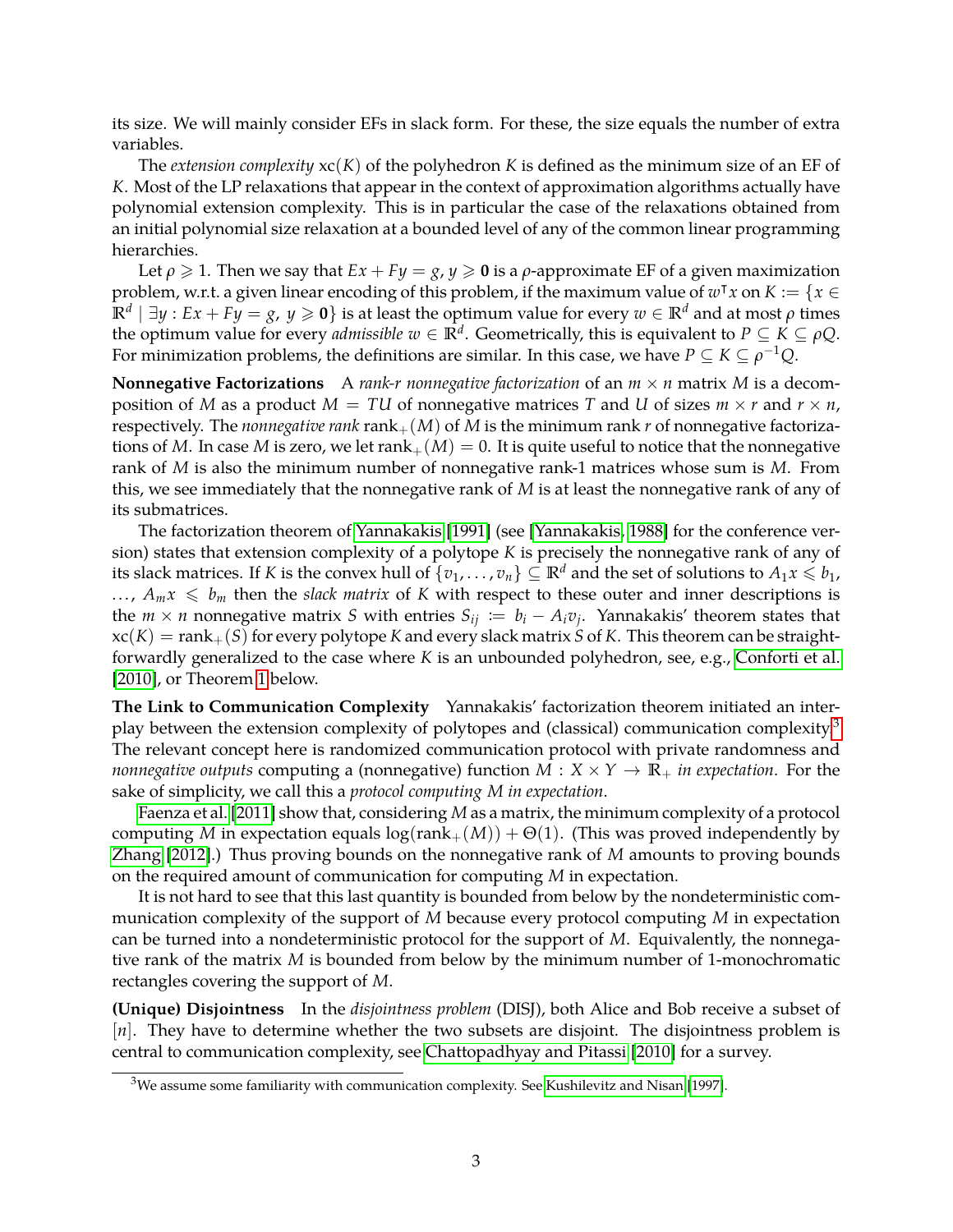A related problem that captures the hardness of the disjointness problem is the *unique disjointness problem* (UDISJ), that is, the promise version of the disjointness problem where the two subsets are guaranteed to have at most one element in common. Denoting the binary encoding of the sets of Alice and Bob by  $a, b \in \{0, 1\}^n$ , respectively, this amounts to computing the Boolean function UDISJ(*a*, *b*) :=  $1 - a^Tb$  on the set of pairs  $(a, b) \in \{0, 1\}^n \times \{0, 1\}^n$  with  $a^Tb \in \{0, 1\}$ . Viewing it as a partial  $2^n \times 2^n$  matrix, we call UDISJ the *unique disjointness matrix*.

It is known that the communication complexity of UDISJ is  $\Omega(n)$  bits for deterministic, nondeterministic and even randomized communication protocols [\[Kalyanasundaram and Schnitger,](#page-21-6) [1992,](#page-21-6) [Razborov, 1992,](#page-22-10) [Bar-Yossef et al., 2004\]](#page-20-1). One consequence of this is that the nonnegative rank of *any* matrix obtained from UDISJ by filling arbitrarily the blank entries (for pairs (*a*, *b*) with  $a^{\dagger}b > 1$  and perhaps adding rows and/or columns is still  $2^{\Omega(n)}$ . Indeed, the support of the resulting matrix has  $Ω(n)$  nondeterministic communication complexity because it contains UDISJ.

#### **1.2 Previous Work**

In a recent paper [Fiorini et al.](#page-21-7) [\[2012\]](#page-21-7) proved strong lower bounds on the size of LPs expressing the traveling salesman problem (TSP), or more precisely on the size of EFs of the TSP polytope. Their proof works by embedding the UDISJ in a slack matrix of the TSP polytope of the complete graph on  $\Theta(n^4)$  vertices (a more recent version of this paper uses  $\Theta(n^2)$  vertices). This solved a question left open in [Yannakakis](#page-22-7) [\[1991\]](#page-22-7). We use a similar approach for approximate EFs, which requires lower bounds on the nonnegative rank of partial matrices obtained from the UDISJ matrix by adding a positive offset to all the entries.

Our results are closely related to previous work in communication complexity for the (unique) disjointness problem and related problems. Lower bounds of Ω(*n*) on the randomized, bounded error communication complexity of disjointness were established in [Kalyanasundaram and Schnit](#page-21-6)[ger](#page-21-6) [\[1992\]](#page-21-6). In [Razborov](#page-22-10) [\[1992\]](#page-22-10) the distributional complexity of unique disjointness problem was analyzed, which in particular implies the result of [Kalyanasundaram and Schnitger](#page-21-6) [\[1992\]](#page-21-6). The main tool here is Razborov's rectangle corruption lemma showing that in every large rectangle, the number of 0-entries is proportional to the number of 1-entries. This ensures that monochromatic 1-rectangles have to be small and therefore a large number is needed to cover all 1-entries; a lower bound for the nondeterministic communication complexity. It is precisely this lemma that was used in [Fiorini et al.](#page-21-7) [\[2012\]](#page-21-7) to establish lower bounds on the extension complexity of the cut polytope, the stable set polytope, and the TSP polytope. The most recent proof that the randomized, bounded error communication complexity of DISJ is  $\Omega(n)$  is due to [Bar-Yossef et al.](#page-20-1) [\[2004\]](#page-20-1) and is based on information theoretic arguments. This leads to a lower bound for randomized communication within a high-error regime, that is, when the error probability is close to 1/2. Here we derive a strong generalization dealing with shifts for approximate EFs and we recover the higherror regime bound.

There has been extensive work on LP and SDP hierarchies/relaxations and their limitations; we will be only able to list a few here. In [Charikar et al.](#page-21-8) [\[2009\]](#page-21-8), strong lower bounds (of 2 − *e*) on the integrality gap for  $n^{\epsilon}$  rounds of the Sherali-Adams hierarchy when applied to (natural relaxations of) VERTEX COVER, Max CUT, SPARSEST CUT have been been established via embeddings into  $\ell_2$ ; see also [Charikar et al.](#page-21-9) [\[2010\]](#page-21-9) for limits and tradeoffs in metric embeddings. For integrality gaps of linear (and also SDP) relaxations for the KNAPSACK problem see [Karlin et al.](#page-21-10) [\[2011\]](#page-21-10). A nice overview of the differences and similarities of the Sherali-Adams, the Lovász-Schrijver and the Lasserre hierarchies/relaxations can be found in [Laurent](#page-22-11) [\[2003\]](#page-22-11). Similar to the level of a hierarchy, we have the notion of *rank* for the Lovász-Schrijver relaxation and rank correspond to a similar complexity measure as the level. The rank is the minimum number of application of the Lovász-Schrijver operator *N* until we obtain the integral hull of the polytope under consideration.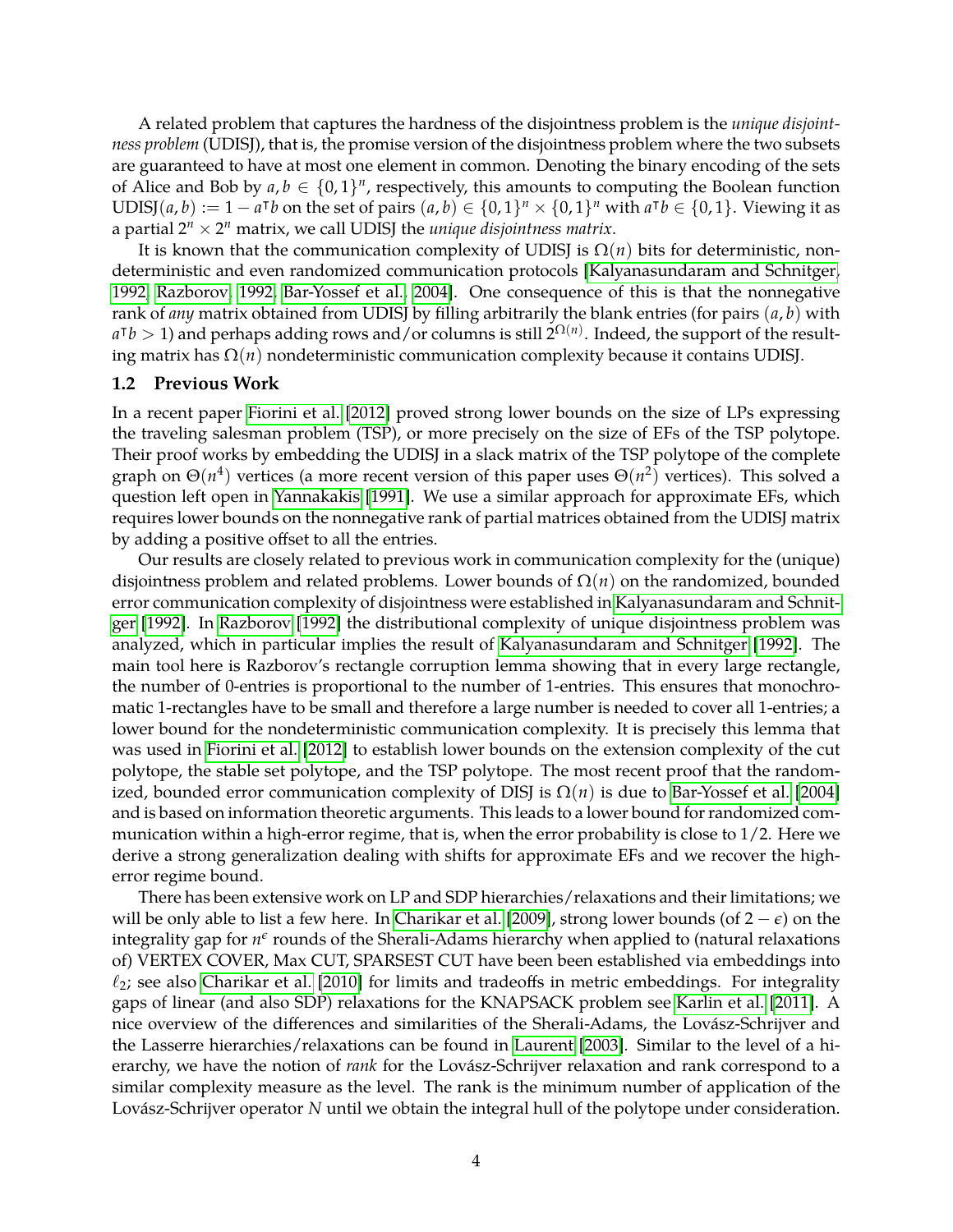Rank lower bounds of *n* for Lovász-Schrijver relaxations of CLIQUE have been obtained in [Cook](#page-21-11) [and Dash](#page-21-11) [\[2001\]](#page-21-11); a similar result for Sherali-Adams hierarchy can be found in [Laurent](#page-22-11) [\[2003\]](#page-22-11). In [Singh and Talwar](#page-22-12) [\[2010\]](#page-22-12) integrality gaps, after adding few rounds of Chvátal-Gomory cuts, have been studied for problems including *k*-CSP, Max CUT, VERTEX COVER, and UNIQUE LABEL COVER showing that in some cases (e.g., *k*-CSP) the gap can be significantly reduced whereas in most other cases the gap remains high. In the context of SDP relaxations, in particular formulations derived from the Lovász-Schrijver *N*+ hierarchies (see [Lovász and Schrijver](#page-22-4) [\[1991\]](#page-22-4)) and the Lasserre hierarchies (see [Lasserre](#page-22-13) [\[2002\]](#page-22-13)). For example, in [Arora et al.](#page-20-2) [\[2009\]](#page-20-2) an  $O(\sqrt{\log n})$  upper bound on a suitable SDP relaxation of the SPARSEST CUT problem was obtained. For lower bounds in terms of rank, see e.g., [Schoenebeck](#page-22-14) [\[2008\]](#page-22-14) for the *k*-CSP in the Lasserre hierarchy or [Schoenebeck et al.](#page-22-15) [\[2007\]](#page-22-15) for VERTEX COVER in the semidefinite Lovász-Schrijver hierarchy. Motivated by the Unique Games Conjecture, several works studied upper and lower bounds for SDP hierarchy relaxations of Unique Games (see for example, [Guruswami and Sinop](#page-21-12) [\[2011\]](#page-21-12), [Barak et al.](#page-20-3) [\[2011,](#page-20-3) [2012b](#page-20-4)[,a\]](#page-20-5)). In [Fiorini et al.](#page-21-7) [\[2012\]](#page-21-7) a characterization of semidefinite EFs via one-way quantum communication complexity is established.

Approximate EFs have been studied before, for specific problems, e.g., KNAPSACK in [Bien](#page-20-6)[stock](#page-20-6) [\[2008\]](#page-20-6), or as a general tool, see [Vyve and Wolsey](#page-22-16) [\[2006\]](#page-22-16). The idea of considering a pair *P*, *Q* as we do here first appeared in [Pashkovich](#page-22-17) [\[2012\]](#page-22-17) and similar ideas appeared earlier in [Gillis and](#page-21-13) [Glineur](#page-21-13) [\[2010\]](#page-21-13). For recent results on computation of nonnegative rank see [Arora et al.](#page-20-7) [\[2012\]](#page-20-7).

### **1.3 Contribution**

The contribution of the present paper is threefold.

- (i) We develop a framework for proving lower bounds on the sizes of approximate EFs. Through a generalization of Yannakakis' factorization theorem, we characterize the minimum size of a *ρ*-approximate EF as the nonnegative rank of any slack matrix of a *pair* of nested polyhedra. Thus we reduce the task of proving approximation limits for LPs to the task of obtaining lower bounds on the nonnegative ranks of associated matrices. Typically, these matrices have no zeros, which renders it impossible to use nondeterministic communication complexity. We emphasize the fact that the results obtained within our framework are unconditional. In particular, they do not rely on  $P \neq NP$ .
- (ii) We extend Razborov's rectangle corruption lemma to deal with shifts of the UDISJ matrix. As a consequence, we prove that the nonnegative rank of any matrix obtained from the UDISJ matrix by adding a constant offset to every entry is still  $2^{\Omega(n)}.$  Moreover, the nonnegative rank is still  $2^{\Omega(n^{2\epsilon})}$  when the offset is at most  $n^{1/2-\epsilon}$ . To our knowledge, these are the first strong lower bounds on the nonnegative rank of matrices that contain no zeros. (Furthermore, the relative difference between any two entries of some of our shifted UDISJ matrices is tiny.) Our extension of Razborov's lemma allow us to recover known lower bounds for DISJ in the high-error regime of [Bar-Yossef et al.](#page-20-1) [\[2004\]](#page-20-1).
- (iii) We obtain a strong hardness result for CLIQUE w.r.t. a natural linear encoding of CLIQUE. From the results described above, we prove that the size of every *O*(*n* 1/2−*e* )-approximate EF for CLIQUE is  $2^{\Omega(n^{2\epsilon})}$ . Finally, we observe that the same bounds hold for approximations of SDPs by LPs. This suggests that SDP-based approximation algorithms can be significantly stronger than LP-based approximation algorithms. The inapproximability of SDPs by LPs has some interesting consequences. In particular we cannot expect to convert SDP-based approximation algorithms into LP-based ones by approximating the PSD-cone via linear programming.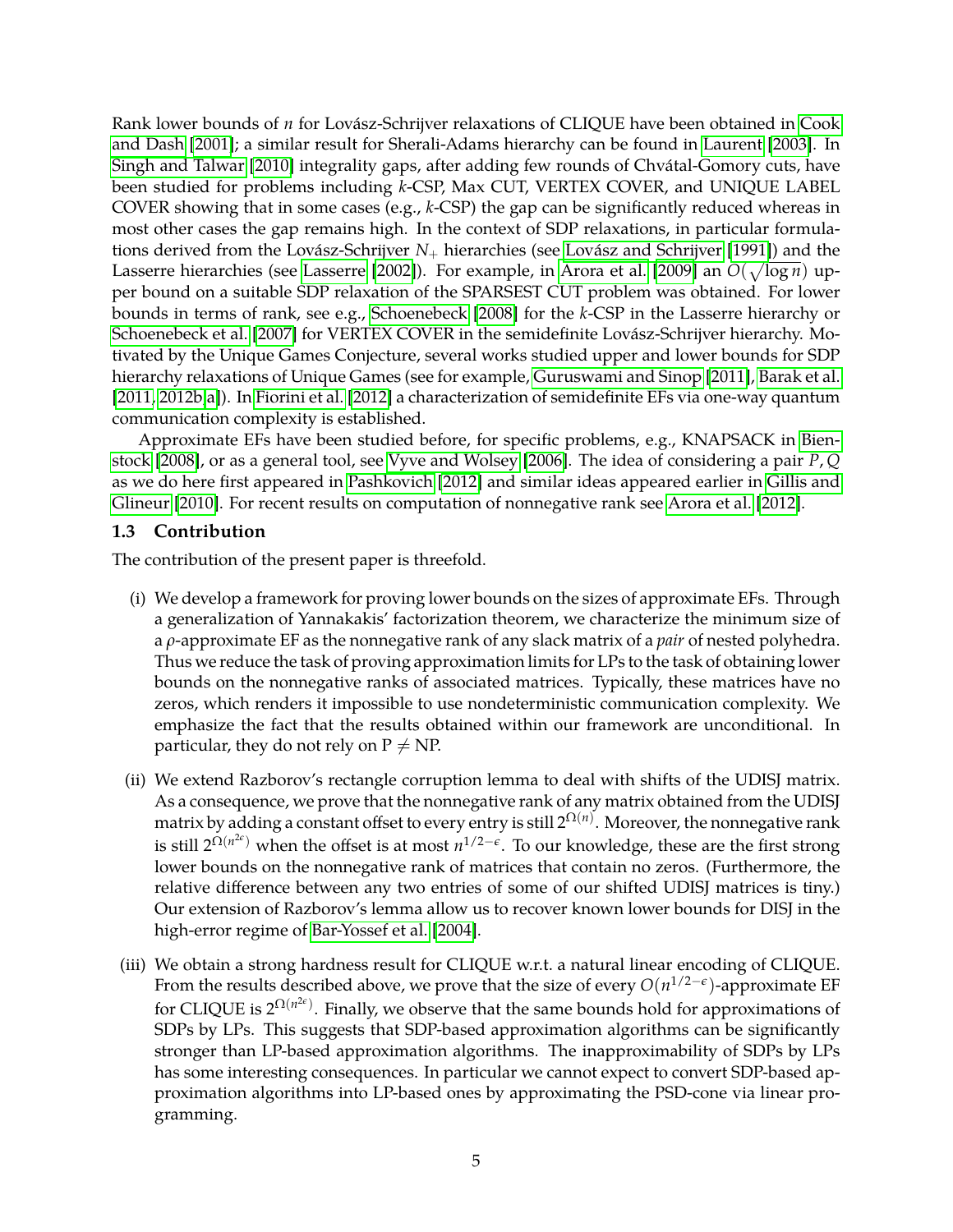We point out that our framework readily generalizes to SDPs by replacing nonnegative rank with PSD rank (see [Gouveia et al.](#page-21-14) [\[2011\]](#page-21-14) or [Fiorini et al.](#page-21-7) [\[2012\]](#page-21-7) for a definition of the PSD rank).

Finally, we report that the results of this paper have inspired further research. In particular, [Braverman and Moitra](#page-20-8) [\[2013\]](#page-20-8) improved our lower bound on the nonnegative rank of shifted UDISJ matrices and obtain super-polynomial lower bounds for shifts up to *O*(*n* 1−*e* ), hence matching the algorithmic hardness of approximation for CLIQUE. To achieve this, they pioneered informationtheoretic methods for proving lower bounds on the nonnegative rank. An alternative information theoretic approach for lower bounding the nonnegative rank which simplifies and slightly improves the results in [Braverman and Moitra](#page-20-8) [\[2013\]](#page-20-8) has been presented in [Braun and Pokutta](#page-20-9) [\[2013\]](#page-20-9). The latter also establishes that the hard pair that we present here has high average case and adversarial approximate extension complexity.

# **1.4 Outline**

We begin in Section [2](#page-5-0) by setting up our framework for studying approximate extended formulations of combinatorial optimization problems. Then we extend Razborov's rectangle corruption lemma in Section [3](#page-10-0) and use this to prove strong lower bounds on the nonnegative rank of shifts of the UDISJ matrix. Finally, we draw consequences for CLIQUE and approximations of SDPs by LPs in Section [4.](#page-17-0)

# <span id="page-5-0"></span>**2 Framework for Approximation Limits of LPs**

In this section we establish our framework for studying approximation limits of LPs. First, we define in details the concepts of linear encodings and approximate extended formulations. Second, we prove a factorization theorem for pairs of nested polyhedra reducing existential questions on approximate EFs to the computation of nonnegative ranks of certain slack matrices.

### **2.1 Preliminaries**

A (convex) *polyhedron* is a set  $P \subseteq \mathbb{R}^d$  that is the intersection of a finite collection of closed halfspaces. In other words, *P* is a polyhedron if and only if *P* is the set of solutions of a finite system of linear inequalities and possibly equalities. (Note that every equality can be represented by a pair of inequalities.) Equivalently, a set *P* ⊆ **R***<sup>d</sup>* is a polyhedron if and only if *P* is the Minkowski sum of the convex hull conv (*V*) of a finite set *V* of points and the conical hull cone (*R*) of a finite set *R* of vectors, that is,  $P = \text{conv}(V) + \text{cone}(R)$ .

Let  $P \subseteq \mathbb{R}^d$  be a polyhedron. The *dimension* of *P* is the dimension of its affine hull aff(*P*). A *face* of *P* is a subset  $F := \{x \in P \mid w^\intercal x = \delta\}$  of *P* such that *P* satisfies the inequality  $w^\intercal x \leq \delta$ . Note that face *F* is again a polyhedron. A *vertex* is a face of dimension 0, i.e., a point. A *facet* is a face of dimension one less than *P*. The inequality  $w^{\intercal}x \leqslant \delta$  is called *facet-defining* if the face *F* it defines is a facet. The *recession cone*  $\text{rec}\,(P)$  of  $P$  is the set of directions  $v\in\mathbb{R}^d$  such that, for a point  $p$  in  $P$ , all points  $p + \lambda v$  where  $\lambda \geq 0$  belong to P. The recession cone of P does not depend on the base point *p*, and is again a polyhedron (even more, it is a polyhedral cone). The elements of the recession cone are sometimes called *rays*.

A *(convex) polytope*  $P \subseteq \mathbb{R}^d$  *is a bounded polyhedron. Equivalently,*  $P$  *is a polytope if and only* if *P* is the convex hull conv (*V*) of a finite set *V* of points. Let  $P \subseteq \mathbb{R}^d$  be a polytope. Every (finite or infinite) set *V* such that  $P = \text{conv}(V)$  contains all the vertices of *P*. Letting vert(*P*) denote the vertex set of P, then we have  $P = \text{conv}(\text{vert}(P))$ . Every (finite) system describing P contains all the facet-defining inequalities of *P*, up to scaling by positive numbers and adding equalities satisfied by *all* points of *P*. Conversely, a linear description of *P* can be obtained by picking one defining inequality per facet and adding a system of equalities describing aff(*P*). A 0/1*-polytope* in **R***<sup>d</sup>* is simply the convex hull of a subset of  $\{0,1\}^d$ .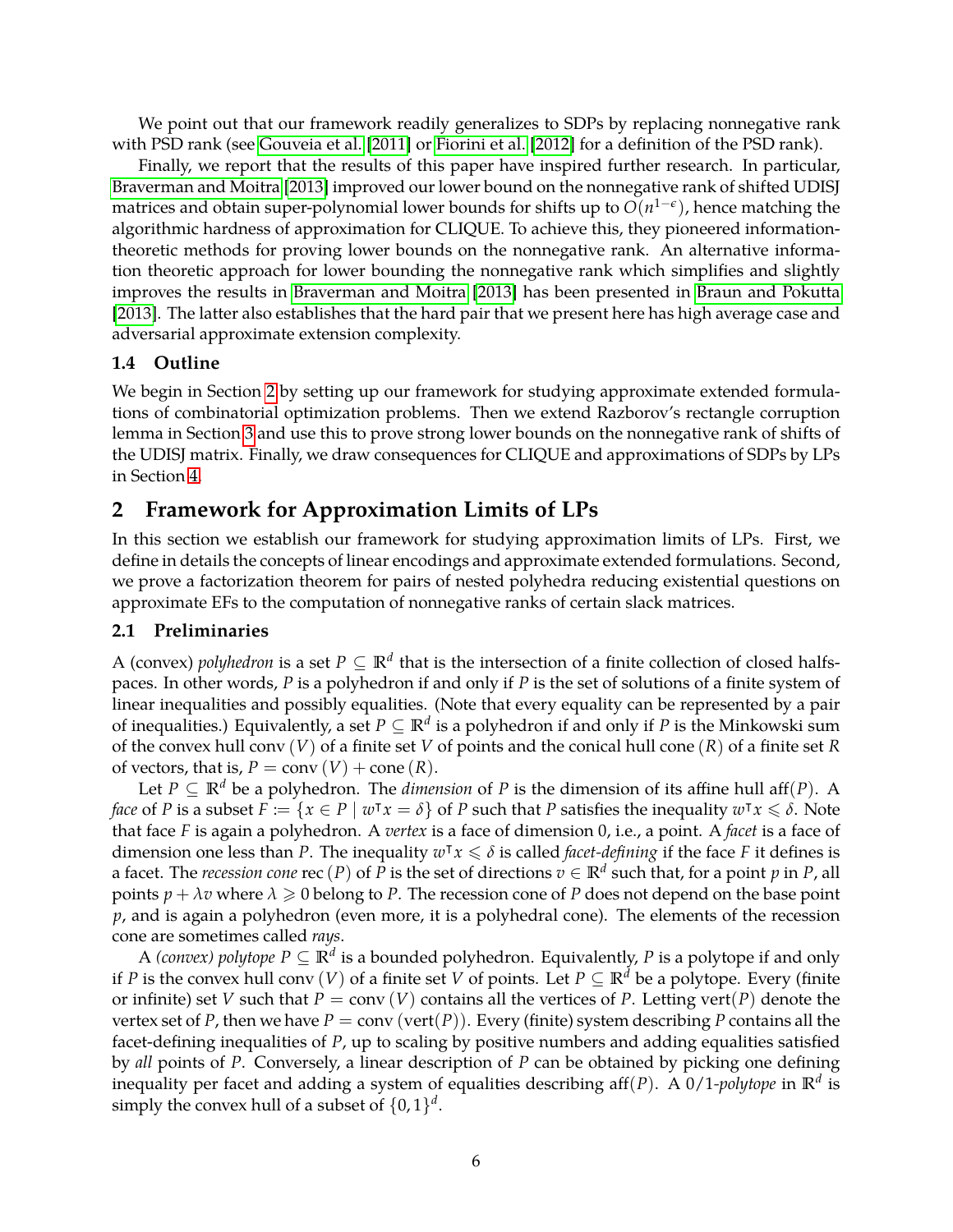#### **2.2 Linear Encodings of Problems and Approximate EFs**

A *linear encoding* of a (combinatorial optimization) problem is a pair  $(\mathcal{L}, \mathcal{O})$  where  $\mathcal{L} \subseteq \{0, 1\}^*$  is the set of *feasible solutions* to the problem and O ⊆ **R**<sup>∗</sup> is the set of *admissible objective functions*. An  $i$ nstance of the linear encoding is a pair  $(d,w)$  where  $d$  is a positive integer and  $w\in\mathcal{O}\cap\mathbb{R}^d.$  Solving the instance  $(d, w)$  means finding  $x \in \mathcal{L} \cap \{0, 1\}^d$  such that  $w^{\intercal}x$  is either maximum or minimum, according to the type of problem under consideration.

For every fixed dimension *d*, a linear encoding  $(L, O)$  naturally defines a pair of nested convex sets  $P \subseteq Q$  where

$$
P := \text{conv}\left(\{x \in \{0,1\}^d \mid x \in \mathcal{L}\}\right), \text{ and}
$$
  

$$
Q := \{x \in \mathbb{R}^d \mid \forall w \in \mathcal{O} \cap \mathbb{R}^d : w^\intercal x \le \max\{w^\intercal x \mid x \in P\}\}
$$

if the goal is to maximize and  $Q := \{x \in \mathbb{R}^d \mid \forall w \in \mathcal{O} \cap \mathbb{R}^d : w^\intercal x \geqslant \min\{w^\intercal x \mid x \in P\}\}$  if the goal is to minimize. Intuitively, the vertices of *P* encode the feasible solutions of the problem under consideration and the defining inequalities of *Q* encode the admissible linear objective functions. Notice that *P* is always a 0/1-polytope but *Q* might be unbounded and, in some pathological cases, nonpolyhedral. Below, we will mostly consider the case where *Q* is polyhedral, that is, defined by a finite number of "interesting" inequalities.

Given a linear encoding (L, O) of a maximization problem, and *ρ* > 1, a *ρ-approximate extended formulation* (EF) is an extended formulation  $Ex + Fy = g$ ,  $y \ge 0$  with  $(x, y) \in \mathbb{R}^{d+r}$  such that

$$
\max\{w^{\mathsf{T}}x \mid Ex + Fy = g, y \geq 0\} \geq \max\{w^{\mathsf{T}}x \mid x \in P\} \text{ for all } w \in \mathbb{R}^d \text{ and }
$$

$$
\max\{w^{\mathsf{T}}x \mid Ex + Fy = g, y \geq 0\} \leq \rho \max\{w^{\mathsf{T}}x \mid x \in P\} \text{ for all } w \in \mathcal{O} \cap \mathbb{R}^d.
$$

Letting  $K := \{x \in \mathbb{R}^d \mid \exists y \in \mathbb{R}^r : Ex + Fy = g, y \geq 0\}$ , we see that this is equivalent to *P*  $\subseteq$  *K*  $\subseteq$  *ρQ*. For a minimization problem, we require

$$
\min\{w^{\intercal}x \mid Ex + Fy = g, y \geq 0\} \leq \min\{w^{\intercal}x \mid x \in P\} \quad \text{for all} \quad w \in \mathbb{R}^d \quad \text{and}
$$
  

$$
\min\{w^{\intercal}x \mid Ex + Fy = g, y \geq 0\} \geq \rho^{-1} \min\{w^{\intercal}x \mid x \in P\} \quad \text{for all} \quad w \in \mathcal{O} \cap \mathbb{R}^d.
$$

This is equivalent to  $P \subseteq K \subseteq \rho^{-1}Q$ .

We require the following *faithfulness condition*: every instance of the problem can be mapped to an instance of the linear encoding in such a way that feasible solutions to an instance of the problem can be converted in polynomial time to feasible solutions to the corresponding instance of the linear encoding without deteriorating their objective function values, and vice-versa. Roughly speaking, we ask that each instance of the problem can be encoded as an instance of the linear encoding.

**Example 3** (Max *k*-SAT)**.** Consider the maximum *k*-SAT problem (Max *k*-SAT), where *k* is constant. Letting  $u_1, \ldots, u_n$  denote the variables of a Max *k*-SAT instance, we encode the problem in dimension  $d = \Theta(n^k)$ . For each nonempty clause C of size at most *k*, we introduce a variable  $x_C$ . Collectively, these variables define a point  $x \in \mathbb{R}^d$ . Given a truth assignment, we set  $x_C$  to 1 if C is satisfied and otherwise we set  $x_C$  to 0. Letting *n* vary, this defines a language  $\mathcal{L} \subseteq \{0,1\}^*$ . We let  $\mathcal{O} := \{0,1\}^*.$ 

The pair (L, O) defines a linear encoding of Max *k*-SAT because each instance of Max *k*-SAT can be encoded as an instance of  $(L, O)$ . More precisely, to any given set of clauses over *n* variables, we can associate a dimension  $d = \Theta(n^k)$  and weight vector  $w \in \{0,1\}^d$  such that maximizing  $\sum w_Cx_C$  for  $x\in\mathcal{L}\cap\{0,1\}^d$  corresponds to finding a truth assignment that maximizes the number of satisfied clauses.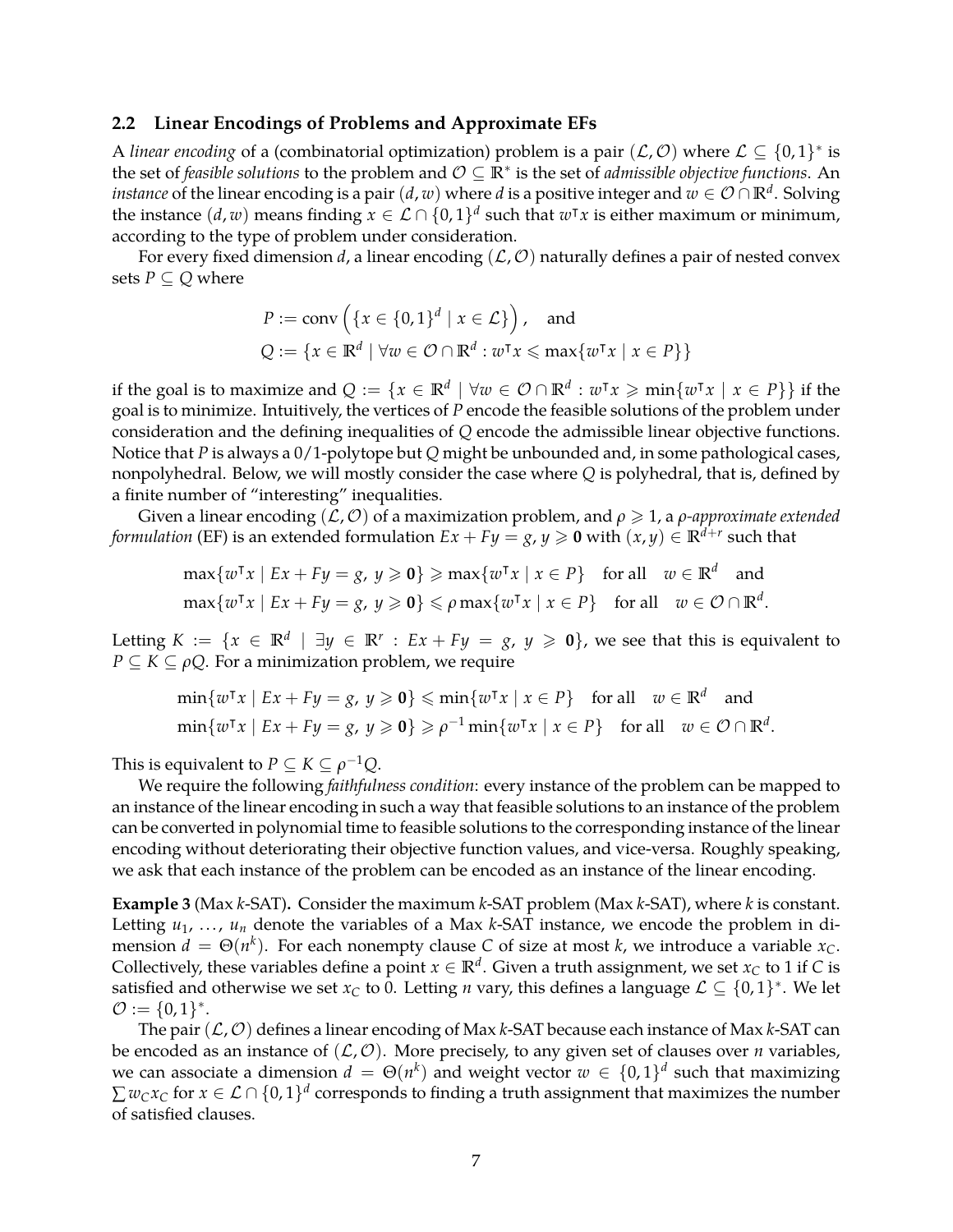Finally, we remark that the EF defined by the inequalities  $0 \le x_C \le 1$  and  $x_C \le \sum_{u_i \in C} x_{\{u_i\}} +$ ∑*u*¯*i*∈*C*(1− *x*{*ui*} )for all clauses *C* is a polynomial-size 4/3-approximate EF for Max *k*-SAT, as follows from [Goemans and Williamson](#page-21-15) [\[1994\]](#page-21-15).

#### **2.3 Factorization Theorem for Pairs of Nested Polyhedra**

Let *P* and *Q* be polyhedra with  $P \subseteq Q \subseteq \mathbb{R}^d$ . An *extended formulation* (EF) *of the pair P*, *Q* is a system  $Ex + Fy = g$ ,  $y \ge 0$  defining a polyhedron  $K \coloneqq \{x \in \mathbb{R}^d \mid Ex + Fy = g$ ,  $y \ge 0\}$  such that *P* ⊆ *K* ⊆ *Q*. We denote by  $x c(P, Q)$  the minimum size of an EF of the pair *P*, *Q*.

Now consider an inner description  $P := \text{conv}(\{v_1, \ldots, v_n\}) + \text{cone}(\{r_1, \ldots, r_k\})$  of *P* and an outer description  $Q := \{x \in \mathbb{R}^d \mid A x \leqslant b\}$  of  $Q$ , where the system  $Ax \leqslant b$  consists of *m* inequalities:  $A_1x \le b_1, \ldots, A_mx \le b_m$ . The *slack matrix of the pair P*, *Q* w.r.t. these inner and outer descriptions is the  $m\times (n+k)$  matrix  $S^{P,Q}=[\,S^{P,Q}_{\rm vertex}\,S^{P,Q}_{\rm ray}]$  given by block decomposition into a vertex and ray part:

$$
S_{\text{vertex}}^{P,Q}(i,j) := b_i - A_i v_j, \qquad i \in [m], j \in [n],
$$
  
\n
$$
S_{\text{ray}}^{P,Q}(i,j) := -A_i r_j, \qquad i \in [k], j \in [n].
$$

Our first result gives an essentially exact characterization of xc(*P*, *Q*) in terms of the nonnegative rank of the slack matrix of the pair *P*, *Q*. It states that the minimum extension complexity xc(*P*, *Q*) of a polyhedron sandwiched between *P* and *Q* equals the nonnegative rank of *S <sup>P</sup>*,*<sup>Q</sup>* (minus 1, in some cases). The result readily generalizes Yannakakis's factorization theorem [\[Yannakakis, 1991\]](#page-22-7), which concerns the case  $P = Q$ . A result similar to ours appeared in [Pashkovich](#page-22-17) [\[2012\]](#page-22-17).

<span id="page-7-0"></span>**Theorem 1.** With the above notations, we have  $rank_+(S^{P,Q}) - 1 \leqslant xc(P,Q) \leqslant rank_+(S^{P,Q})$  for every *slack matrix of the pair P*, *Q. If the affine hull of P is not contained in Q and* rec (*Q*) *is not full-dimensional,*  $\Delta w$ e have  $\mathrm{xc}(P,Q) = \mathrm{rank}_+(S^{P,Q}).$  In particular, this holds when P and Q are polytopes of dimension at *least* 1*.*

*Proof.* First, we deal with degenerate cases. Observe that  $xc(P,Q) = 0$  if and only if there exists an affine subspace containing *P* and contained in *Q*, that is, if and only if the affine hull of *P* is contained in Q. In this case, we have  $\text{rank}_+(S^{P,Q}) \in \{0,1\}$ , so the theorem holds.

Now assume that the affine hull of *P* is not contained in *Q*. Then,  $\text{rank}_+(S^{P,Q}) \geq 1$  because having  $\text{rank}_+(S^{P,Q})\,=\,0$  means either that  $S^{P,Q}$  is empty, that is,  $m\,=\,0$  or  $n+k\,=\,0$ , or that *S <sup>P</sup>*,*<sup>Q</sup>* is the zero matrix. In all cases, this contradicts our assumption that the affine hull of *P* is not contained in *Q*.

Next, let  $S^{\bar{P},Q} = T U$  be any rank- $r$  nonnegative factorization of  $S^{\bar{P},Q}$  with  $r= \text{rank}_+(S^{\bar{P},Q}) \geqslant 1.$ This factorization decomposes into blocks:  $S_{\text{vertex}}^{P,Q} = T U_{\text{vertex}}$  and  $S_{\text{ray}}^{P,Q} = T U_{\text{ray}}$ . Consider the system

<span id="page-7-1"></span>
$$
Ax + Ty = b, y \geqslant 0 \tag{1}
$$

and the corresponding polyhedron  $K := \{x \in \mathbb{R}^d \mid Ax + Ty = b, y \ge 0\}.$ 

We verify now that  $P \subseteq K \subseteq Q$ . The inclusion  $K \subseteq Q$  simply follows from  $Ty \ge 0$ . For the inclusion  $P \subseteq K$ , pick a vertex  $v_j$  and observe that  $(x, y) = (v_j, U_{\text{vertex}}^j)$  satisfies [\(1\)](#page-7-1), where  $U_{\text{v}}^j$ vertex denotes the *j*th column of *U*, because  $Av_j + TU^j_{vertex} = Av_j + b - Av_j = b$  and  $U^j \geqslant 0$ . Similarly, for every ray  $r_j$  we obtain a ray  $(r_j, U_{\text{ray}}^j)$  of  $K$  as  $Ar_j + T U_{\text{ray}}^j = 0$  and  $U_{\text{ray}}^j \geqslant 0$ .

Thus we obtain that [\(1\)](#page-7-1) is a size-*r* EF of the pair *P*, *Q*. Therefore,  $xc(P, Q) \leqslant rank_{+}(S^{P,Q})$ .

Finally, suppose that the system

<span id="page-7-2"></span>
$$
Ex + Fy = g, \ y \geqslant 0 \tag{2}
$$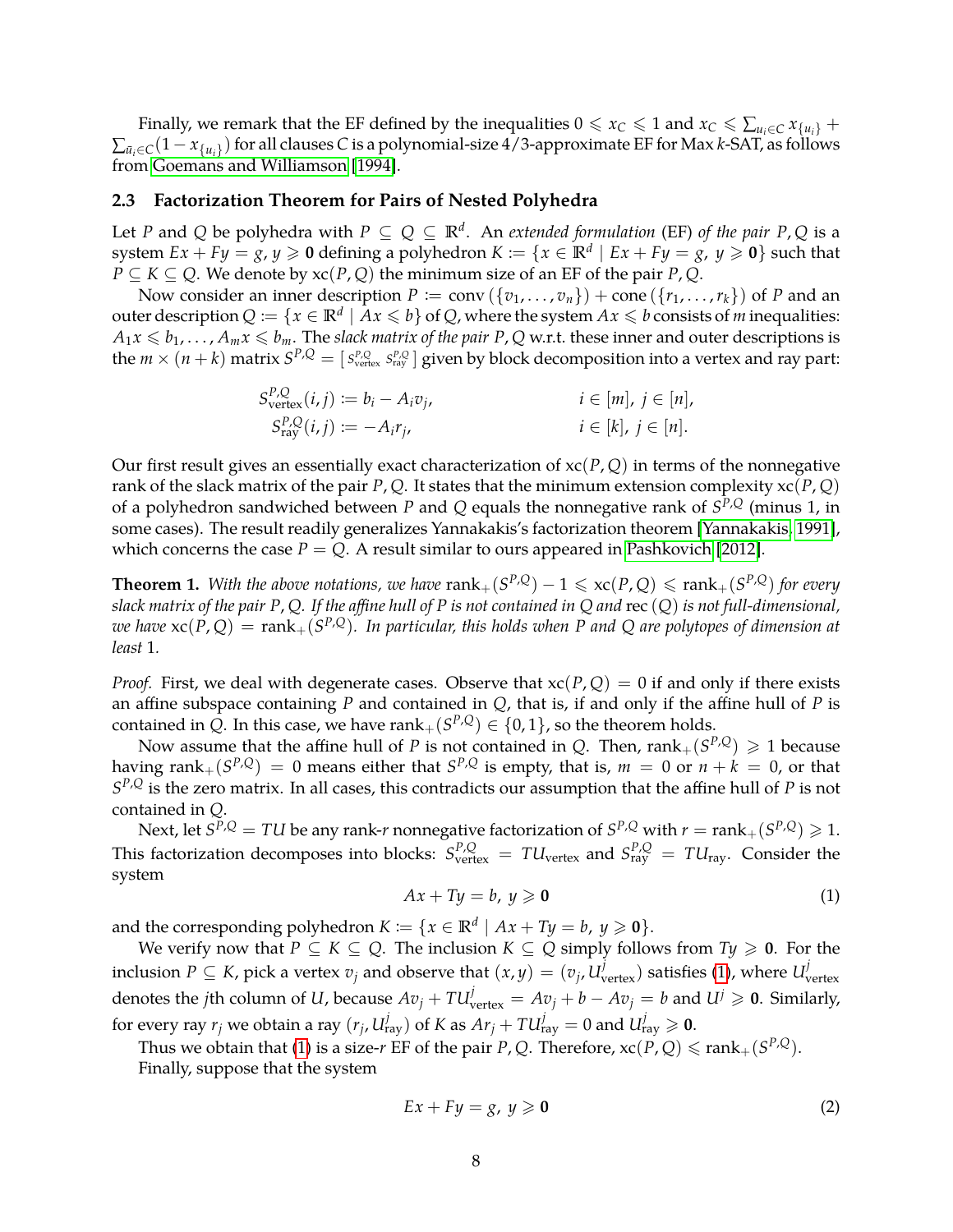defines a size-*r* EF of the pair *P*, *Q*. Let  $L \subseteq \mathbb{R}^{d+r}$  denote the polyhedron defined by [\(2\)](#page-7-2), and let *K* ⊆  $\mathbb{R}^d$  denote the orthogonal projection of *L* into *x*-space.

Since  $P \subseteq K$ , for each point  $v_j$ , there exists  $w_j \in \mathbb{R}^r_+$  such that  $(v_j, w_j) \in L$ . Similarly, for each ray  $r_j$  there exists a  $z_j \in \mathbb{R}_+^r$  with  $(r_j, z_j)$  a ray of L. Let W be the matrix with columns the  $w_j$ , and *Z* be the matrix with columns the *z<sup>j</sup>*

Since  $K \subseteq Q$ , by Farkas's lemma,  $Ax \leq b$  can be derived from [\(2\)](#page-7-2), i.e.,  $A = TE$ ,  $b = Tg + c$ and  $TF \ge 0$  for some  $c \ge 0$  and *T*. This gives the factorizations  $S^{P,Q}_{vertex} = (TF)W + c \cdot \mathbf{1}$  and  $S^{P,Q}_{\text{ray}} = (TF)Z$ , resulting in the rank- $(r+1)$  nonnegative factorization  $S^{P,Q} = [\text{TF } c] \cdot [\frac{W}{1} \frac{Z}{0}]$  . Taking  $r = xc(P,Q)$ , we find  $rank_+(S^{P,Q}) \leqslant xc(P,Q)+1$ .

Finally, when rec (*Q*) is not full-dimensional, then *c* above can be chosen to be **0**. This simplifies the factorization, and yields the sharper inequality  $rank_+(S^{P,Q}) \leqslant xc(P,Q)$ .  $\Box$ 

Let *P*, *Q* be as above and  $\rho \geqslant 1$ . Then  $\rho Q = \{x \in \mathbb{R}^d \mid Ax \leqslant \rho b\}$  and the slack matrix of the pair *P*, *ρQ* is related to the slack matrix of the pair *P*, *Q* in the following way:

$$
S_{\text{vertex}}^{P, \rho Q}(i, j) = \rho b_i - A_i v_j = (\rho - 1)b_i + b_i - A_i v_j = S_{ij}^{P, Q} + (\rho - 1)b_i,
$$
  

$$
S_{\text{ray}}^{P, \rho Q}(i, j) = S_{ij}^{P, Q}.
$$

Theorem [1](#page-7-0) directly yields the following result.

<span id="page-8-0"></span>**Theorem 2.** *Consider a maximization problem and linear encoding for this problem. Let*  $P, Q \subseteq \mathbb{R}^d$ *be the pair of polyhedra associated with the linear encoding, and let*  $ρ \geq 1$ *. Consider any slack matrix S <sup>P</sup>*,*<sup>Q</sup> for the pair P*, *Q and the corresponding slack matrix S <sup>P</sup>*,*ρ<sup>Q</sup> for the pair P*, *ρQ. Then the minimum*  $s$ ize of a  $\rho$ -approximate EF of the problem, w.r.t. the considered linear encoding, is  $\text{rank}_+(\mathcal{S}^{P,\rho Q})+\Theta(1)$ , *where the constant is* 0 *or* 1*. For a minimization problem, the minimum size of a ρ-approximate EF is*  $rank_+(S^{P,\rho^{-1}Q}) + \Theta(1).$ 

Fixing *ρ* > 1, Theorem [2](#page-8-0) characterizes the minimum number of inequalities in any LP providing a *ρ*-approximation for the problem under consideration. We point out that the theorem directly generalizes to SDPs, by replacing nonnegative rank by PSD rank [\[Gouveia et al., 2011,](#page-21-14) [Fiorini et al.,](#page-21-7) [2012\]](#page-21-7). Here, we focus on LPs and nonnegative rank. As a matter of fact, strong lower bounds on the PSD rank seem to be currently lacking.

#### **2.4 A Problem with no Polynomial-Size Approximate EF**

We conclude this section with an example showing the necessity to restrict the set of admissible objective functions rather than allowing every  $w \in \mathbb{R}^*$  (that is  $P = Q$ ).

Let  $K_n = (V_n, E_n)$  denote the *n*-vertex complete graph. For a set *X* of vertices of  $K_n$ , we let  $\delta(X)$ denote the set of edges of  $K_n$  with one endpoint in  $X$  and the other in its complement  $\bar{X}$ . This set  $\delta(X)$  is known as the *cut* defined by  $X$ . For a subset  $F$  of edges of  $K_n$ , we let  $\chi^F\in\mathbb{R}^{E_n}$  denote the *characteristic vector* (or *incidence vector*) of *F*, with  $\chi_e^F = 1$  if  $e \in F$  and  $\chi_e^F = 0$  otherwise. The *cut*  $polytope$  CUT $(n)$  is defined as the convex hull of the characteristic vectors of all cuts in the complete graph  $K_n = (V_n, E_n)$ . That is,

$$
CUT(n) := \text{conv}\left(\{\chi^{\delta(X)} \in \mathbb{R}^{E_n} \mid X \subseteq V_n\}\right).
$$

A related object is the *cut cone,* defined as the cone generated by the *cut-vectors*  $\chi^{\delta(X)}$ :

$$
CUT\text{-}CONF(n) := \text{cone}\left(\left\{\chi^{\delta(X)} \in \mathbb{R}^{E_n} \mid X \subseteq V_n\right\}\right).
$$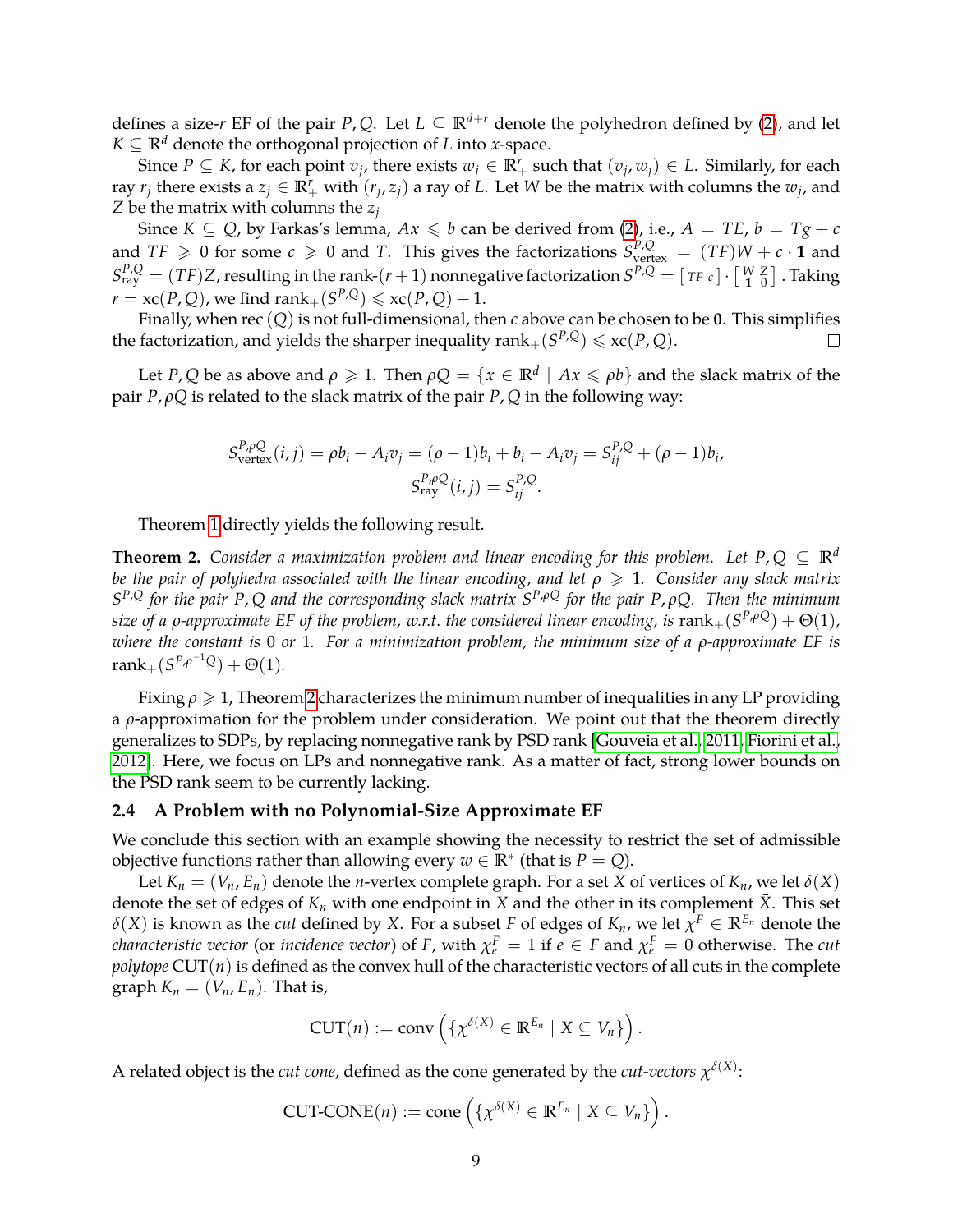Consider the maximum cut problem (Max CUT) with *arbitrary* weights, and its usual linear encoding. With this encoding we have  $P = Q = \text{CUT}(n)$ . Our next result states that this problem has no  $\rho$ -approximate EF, whatever  $\rho \geq 1$  is. Intuitively, this phenomenon stems from the fact that, because **0** is a vertex of the cut polytope, every approximate EF necessarily 'captures' all facets of the cut polytope incident to **0** (see Figure [1\)](#page-9-0). These facets define the cut cone, which turns out to have high extension complexity. Although this follows rather easily from ideas of [Fiorini et al.](#page-21-7) [\[2012\]](#page-21-7), we include a proof here for completeness.



<span id="page-9-0"></span>Figure 1: CUT(3) and a dilate  $\rho$  CUT(3) for  $\rho = 1.5$ .

**Proposition 3.** *For every ρ* > 1*, every ρ-approximate EF of the Max CUT problem with arbitrary weights has*  $2^{\Omega(n)}$  *size. More precisely, disregarding the value of*  $\rho \geqslant 1$ *, we have*  $\mathrm{xc}(\mathrm{CUT}(n), \rho \mathrm{CUT}(n)) = 2^{\Omega(n)}$ *.* 

*Proof.* Let  $Ex + Fy = g$ ,  $y \ge 0$  denote a minimum size  $\rho$ -approximate EF of CUT(*n*). We claim that

<span id="page-9-1"></span>
$$
Ex + Fy - \lambda g = 0, y \ge 0, \lambda \ge 0
$$
\n(3)

is an EF of the cut cone. Let *K* be the polyhedron obtained by projecting the set of solutions of [\(3\)](#page-9-1) into *x*-space. Clearly, *K* is a cone containing all the cut-vectors  $\chi^{\delta(X)}$ , from which we get that CUT-CONE(*n*)  $\subseteq$  *K*. Now take any point  $(x, y, \lambda)$  satisfying [\(3\)](#page-9-1). If  $\lambda = 0$  then necessarily  $x = 0$ because  $Ex + Fy = 0$ ,  $y \ge 0$  defines the recession cone of a polyhedron that projects into  $\rho$  CUT(*n*), which is bounded. In this case we have  $x = 0 \in$  CUT-CONE(*n*). Assume that  $\lambda > 0$ . Then  $E\lambda^{-1}x + F\lambda^{-1}y = g$  and  $\lambda^{-1}y \geq 0$  which implies that  $\lambda^{-1}x$  is in  $\rho$  CUT(*n*). Thus  $\rho^{-1}\lambda^{-1}x$  is in  $CUT(n)$  and *x* is thus a positive combination of cut-vectors, hence  $x \in CUT\text{-}CONF(n)$ . This yields  $K \subseteq$  CUT-CONE(*n*). In conclusion,  $K =$  CUT-CONE(*n*) and [\(3\)](#page-9-1) is an EF of the cut cone. The size of this EF is at most  $2r + \binom{n}{2}$  $\binom{n}{2}$ , where *r* denotes the size of the given *ρ*-approximate EF of CUT(*n*). Thus  $xc(CUT-CONE(n)) \le 2r + {n \choose 2}$  $\binom{n}{2}$ .

By using the correlation mapping (see [\[Laurent and Deza, 1997,](#page-22-18) p. 55]), the cut cone has the same extension complexity as its corresponding *correlation cone*, defined as

COR-CONF
$$
(n-1)
$$
 := cone  $\left( \left\{ \binom{b_0}{b} \binom{b_0}{b}^\mathsf{T} \middle| b_0 \in \{0,1\}, b \in \{0,1\}^{n-2} \right\} \right)$ .

We claim that the unique disjointness matrix on  $[n-2]$  can be embedded in a slack matrix of COR-CONE( $n - 1$ ). To prove this, consider the  $(n - 1) \times (n - 1)$  rank-1 positive semidefinite matrices

<span id="page-9-2"></span>
$$
T_a := \begin{pmatrix} -1 \\ a \end{pmatrix} \begin{pmatrix} -1 \\ a \end{pmatrix}^\mathsf{T} \quad \text{and} \quad U^b := \begin{pmatrix} 1 \\ b \end{pmatrix} \begin{pmatrix} 1 \\ b \end{pmatrix}^\mathsf{T} \tag{4}
$$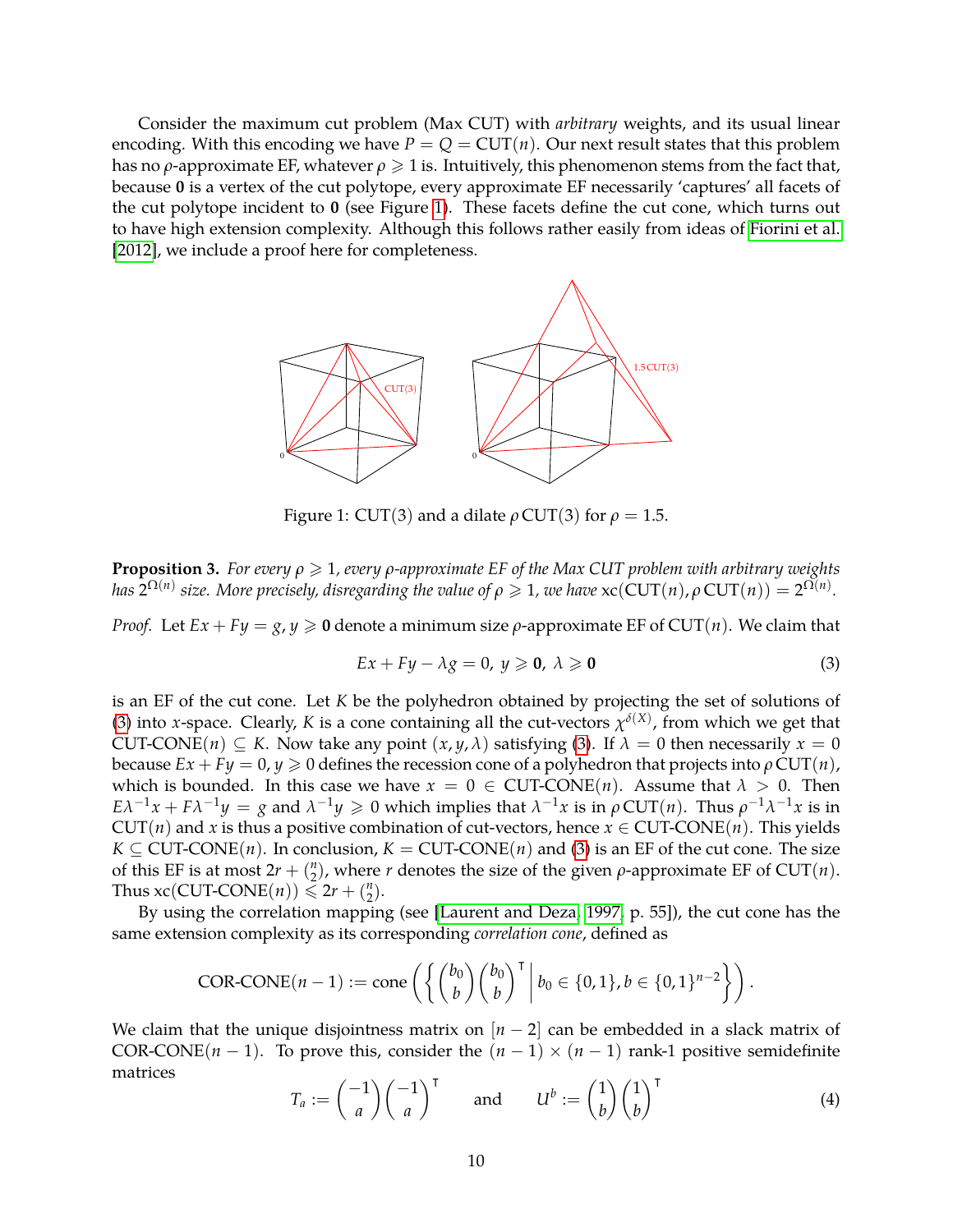where  $a, b \in \{0, 1\}^{n-2}$ . The Frobenius inner product  $\langle T_a, z \rangle \geq 0$  of  $T_a$  with any correlation matrix  $z = {b_0 \choose b} {b_0 \choose b}^{\mathsf{T}}$  is nonnegative because both matrices are positive semidefinite. Thus  $\langle T_a, z \rangle \geqslant 0$  is valid for all points  $z \in \text{COR-CONE}(n-1)$ , for all  $a \in \{0,1\}^{n-2}$ . Moreover,  $\langle T_a, U^b \rangle = (1 - a^{\dagger}b)^2$ for all  $a, b \in \{0, 1\}^{n-2}$  and thus  $\langle T_a, U^b \rangle = \text{UDISJ}(a, b)$  provided  $a^\intercal b \in \{0, 1\}.$ 

From what precedes, the slack of correlation matrix  $U^b$  with respect to the valid inequality  $\langle T_a, z \rangle \ge 0$  is UDISJ(*a*, *b*) provided *a*<sup>T</sup>*b* ∈ {0, 1}. Therefore, COR-CONE(*n* − 1) has a slack matrix that contains UDISJ on  $[n-2]$ . Because the nonnegative rank of any matrix containing UDISJ is  $2^{\Omega(n)}$  (this follows from [\[Razborov, 1992\]](#page-22-10), see [\[Fiorini et al., 2012,](#page-21-7) Theorem 1]), we conclude that the nonnegative rank of some slack matrix of  $\text{COR-CONE}(n-1)$  is  $2^{\Omega(n)}$ . From the Theorem [1](#page-7-0) applied to  $P = Q = \text{COR-CONF}(n-1)$ , it follows that  $\text{xc}(\text{COR-CONF}(n-1)) = 2^{\Omega(n)}$ . Thus we get

$$
2r + {n \choose 2} \geqslant xc(CUT\text{-}CONF(n)) = xc(COR\text{-}CONF(n-1)) = 2^{\Omega(n)}
$$

 $\Box$ 

from which we obtain  $r \geqslant \frac{1}{2} 2^{\Omega(n)} - \binom{n}{2}$  $\Omega_2^{(n)} = 2^{\Omega(n)}$ . The result then follows immediately.

# <span id="page-10-0"></span>**3 Extension of Razborov's Lemma and Shifts of Unique Disjointness**

In the first subsection we generalize Razborov's famous lemma on the disjointness problem (see [Razborov](#page-22-10) [\[1992\]](#page-22-10) or [Kushilevitz and Nisan](#page-21-5) [\[1997,](#page-21-5) Lemma 4.49] for the original version). In the next subsection we apply it to shift the UDISJ matrix without significantly decreasing its nonnegative rank, which will be used in later sections to obtain lower bounds on approximate extended formulations.

The main improvements to Razborov's lemma are threefold: (i) the dependence in the error parameter  $\epsilon$  is made explicit; (ii) better analytical estimations are employed to improve overall strength of the statement; (iii) probabilities are generalized to expected values to homogenize the proof and allow arbitrary nonnegative rank-1 matrices instead of rectangles, which is more natural for nonnegative rank lower bounds.

#### **3.1 Extension of Razborov's Rectangle Corruption Lemma**

Suppose that  $n \equiv 3 \pmod{4}$  and let

$$
\ell:=\frac{n+1}{4}.
$$

We define the following distribution  $\mu$  on pairs  $(a, b)$  of subsets of  $[n]$ . We flip a biased coin and with probability  $1/4$  and choose  $(a, b)$  uniformly among the pairs of  $\ell$ -subsets intersecting in exactly one element; with probability  $3/4$ , we choose  $(a, b)$  uniformly among the pairs of disjoint  $\ell$ -subsets.

Let *A* denote the event that *a* and *b* are disjoint  $\ell$ -subsets, and *B* denote the event that *a* and *b* are  $\ell$ -subsets intersecting in exactly one element (*B* for "Barely intersecting"). We have

$$
A = \{(a,b) \mid |a \cap b| = 0, |a| = |b| = \ell\}, \text{ and } B = \{(a,b) \mid |a \cap b| = 1, |a| = |b| = \ell\}.
$$

We see that

<span id="page-10-1"></span>
$$
\mathbb{P}[A] = \frac{3}{4}, \qquad \mathbb{P}[B] = \frac{1}{4}
$$

and the conditional distribution of  $\mu$  given either *A* or *B* is uniform.

<span id="page-10-2"></span>**Lemma 4.** Let n,  $\ell$ ,  $\mu$ , A and B be as above. For every nonnegative functions f and g defined on  $2^{[n]}\times 2^{[n]}$ *we introduce a random variable X such that*  $X(a,b) := f(a)g(b)$ *. Then for every*  $0 < \epsilon < 1$ *:* 

$$
(1 - \epsilon) \mathbb{E}[X \mid A] - \mathbb{E}[X \mid B] \leq \|X \upharpoonright (A \cup B)\|_{\infty} 2^{-\frac{\epsilon^2}{16 \ln 2} \ell + O(\log \ell)}, \tag{5}
$$

*where the constant in the*  $O(\log \ell)$  *is absolute, and*  $X \restriction (A \cup B)$  *denotes the restriction of*  $X$  *to*  $A \cup B$ *.*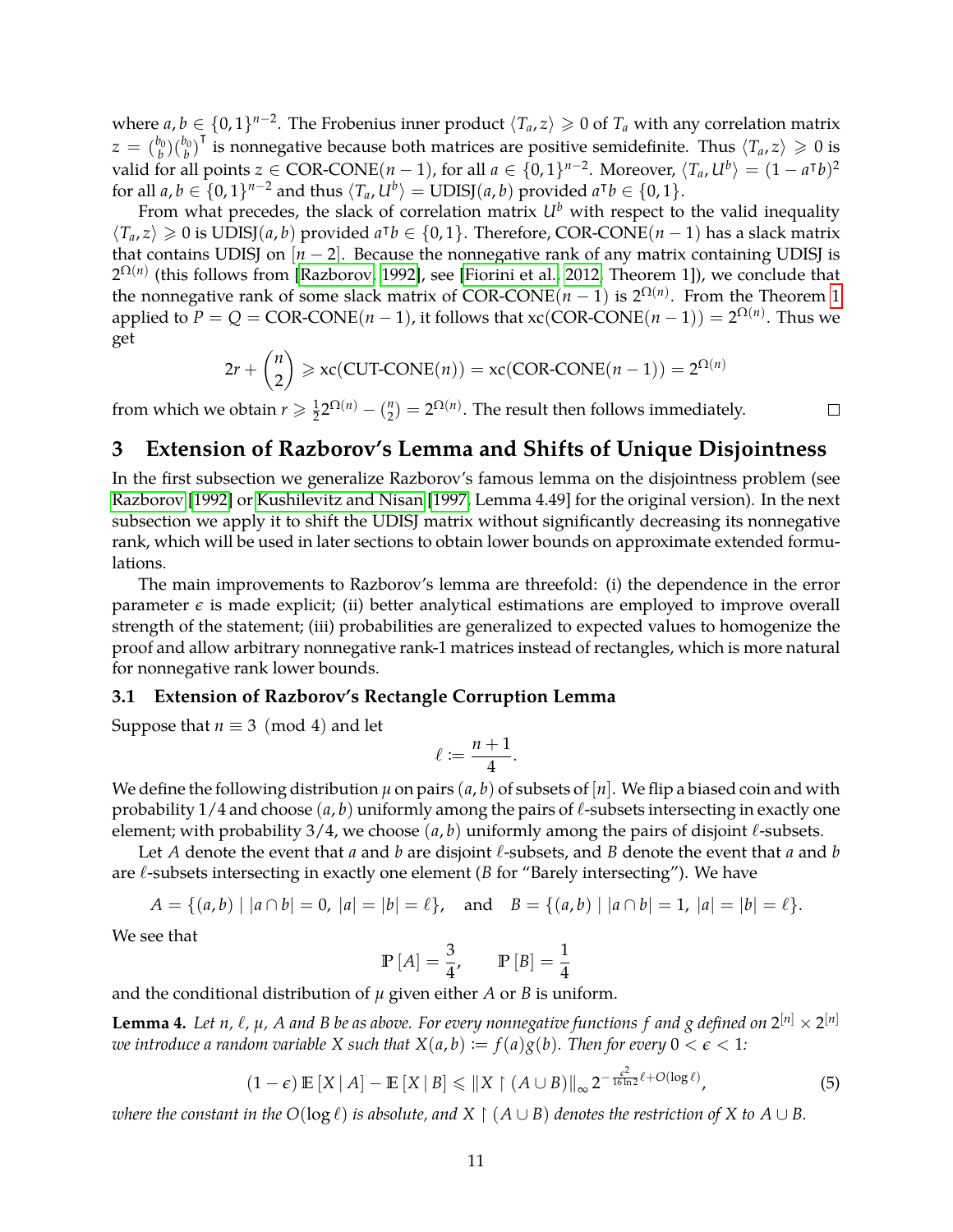We note that the lemma holds for all nonnegative functions *f* and *g* if and only if it holds for all *binary* functions *f* and *g*. In this case *X* is the indicator<sup>[4](#page-11-0)</sup> of a rectangle *R*, that is *X* = *I<sub>R</sub>*, and [\(5\)](#page-10-1) becomes

$$
\frac{4}{3}(1-\epsilon)\,\mathbb{P}\left[R\cap A\right]-4\,\mathbb{P}\left[R\cap B\right]\leqslant 2^{-\frac{\epsilon^2}{16\ln 2}\ell+O(\log \ell)},
$$

which is a strengthened version of Razborov's original lemma. In the proof below, whenever this helps the intuition, the reader can assume that *X* is the indicator of a rectangle.

Our proof is inspired by the version in [Kushilevitz and Nisan](#page-21-5) [\[1997,](#page-21-5) Lemma 4.49] and we adopt similar notations.

#### *Proof of Lemma [4.](#page-10-2)* The proof is in four main steps.

*Step 1: Redefinition of distribution*  $\mu$  *and rewriting of*  $\mathbb{E}[X | A]$  *and*  $\mathbb{E}[X | B]$ *. First, we redefine the* distribution  $\mu$  in an alternative fashion. Let  $T = (T_1, T_2, \{i\})$  be a uniformly chosen partition of [*n*] into two subsets  $T_1$ ,  $T_2$  with  $2\ell - 1$  elements and one singleton  $\{i\}$ . Given *T* we choose  $\ell$ subsets *a* and *b* independently in  $T_1 \cup \{i\}$  and  $T_2 \cup \{i\}$ , respectively. We flip a fair coin to decide whether *i* is an element of *a*. With probability  $1/2$ , we select *a* as a uniform random  $\ell$ -subset of *T*<sub>1</sub> ∪ {*i*} containing {*i*}. With probability 1/2, we choose *a* as a uniform random  $\ell$ -subset of *T*<sub>1</sub>. We choose *b* similarly by using  $T_2$  instead of  $T_1$ . Note that the probability of *B* under this distribution is  $\mathbb{P}[B] = \mathbb{P}[i \in a, i \in b] = (1/2)^2 = 1/4$ . For *A* we get  $\mathbb{P}[A] = 1 - \mathbb{P}[A] = 1 - 1/4 = 3/4$ . Hence, by symmetry reasons, the conditional distribution is uniform given either *A* or *B*, hence the marginal distribution on pairs  $(a, b)$  is exactly  $\mu$ .

We begin by rewriting  $\mathbb{E}[X | B]$  and then  $\mathbb{E}[X | A]$  in terms of the following functions of *T*:

$$
\begin{aligned}\n\text{Row}_0(T) &:= \mathbb{E}\left[f(a) \mid T, i \notin a\right], & \text{Row}_1(T) &:= \mathbb{E}\left[f(a) \mid T, i \in a\right], \\
\text{Col}_0(T) &:= \mathbb{E}\left[g(b) \mid T, i \notin b\right], & \text{Col}_1(T) &:= \mathbb{E}\left[g(b) \mid T, i \in b\right].\n\end{aligned}
$$

We note the following nice interpretation of  $Row_0(T) + Row_1(T)$  and  $Col_0(T) + Col_1(T)$ , that we will use at the end of the proof:

$$
\mathbb{E}\left[f(a)\mid T\right] = \underbrace{\mathbb{E}\left[f(a)\mid T, i \in a\right]}_{\text{Row}_1(T)} \cdot \underbrace{\mathbb{P}\left[i \in a \mid T\right]}_{1/2} + \underbrace{\mathbb{E}\left[f(a)\mid T, i \notin a\right]}_{\text{Row}_0(T)} \cdot \underbrace{\mathbb{P}\left[i \notin a \mid T\right]}_{1/2}
$$
\n
$$
= \frac{\text{Row}_0(T) + \text{Row}_1(T)}{2},
$$
\n
$$
\mathbb{E}\left[g(b)\mid T\right] = \frac{\text{Col}_0(T) + \text{Col}_1(T)}{2}.
$$
\n(6)

Note that: (i) the distribution of  $(a, b)$  conditioned on a given T is a product distribution (this local independence property is the main reason why we reinterpret the distribution  $\mu$ ); (ii) the marginal distributions of *a* conditioned on  $(T, i \in a, i \in b)$  and  $(T, i \in a)$  are the same (and similarly for *b*, we can remove the condition  $i \in a$ ). From these facts, we get

<span id="page-11-2"></span><span id="page-11-1"></span>
$$
\mathbb{E}[X | B] = \mathbb{E}[f(a)g(b) | i \in a, i \in b]
$$
  
\n
$$
= \mathbb{E}[\mathbb{E}[f(a)g(b) | T, i \in a, i \in b]]
$$
  
\n
$$
= \mathbb{E}[\mathbb{E}[f(a) | T, i \in a, i \in b] \mathbb{E}[g(b) | T, i \in a, i \in b]]
$$
  
\n
$$
= \mathbb{E}[\mathbb{E}[f(a) | T, i \in a] \mathbb{E}[g(b) | T, i \in b]]
$$
  
\n
$$
= \mathbb{E}[\text{Row}_1(T) \text{Col}_1(T)].
$$
\n(7)

<span id="page-11-0"></span><sup>&</sup>lt;sup>4</sup>We write  $I_C$  for the indicator of any event *C*.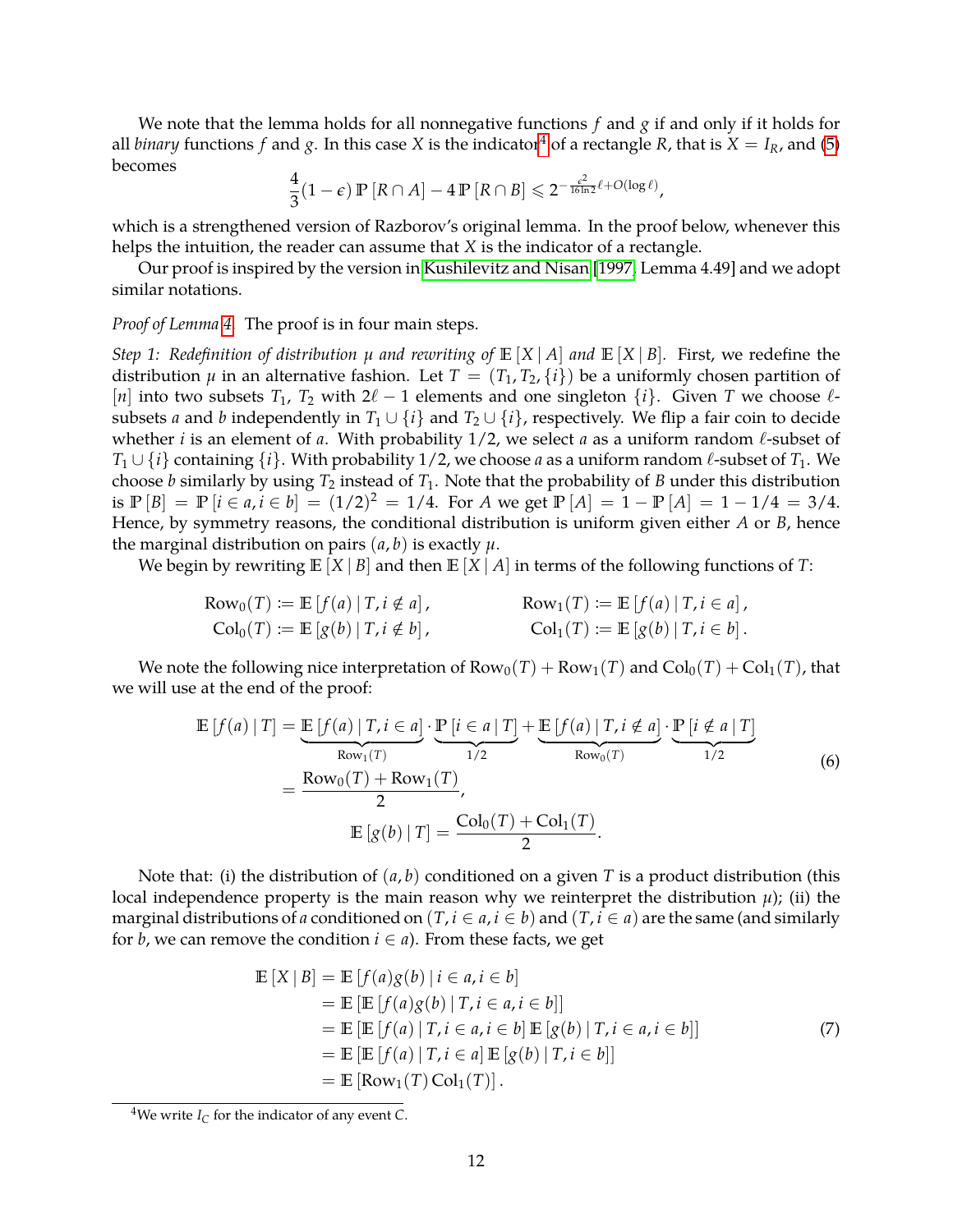By similar arguments, we find

$$
\mathbb{E}[X | A] = \frac{1}{3} \mathbb{E}[f(a)g(b) | i \notin a, i \notin b] + \frac{1}{3} \mathbb{E}[f(a)g(b) | i \in a, i \notin b] + \frac{1}{3} \mathbb{E}[f(a)g(b) | i \notin a, i \in b]
$$
  
=  $\frac{1}{3} \mathbb{E}[Row_0(T) Col_0(T)] + \frac{1}{3} \mathbb{E}[Row_1(T) Col_0(T)] + \frac{1}{3} \mathbb{E}[Row_0(T) Col_1(T)].$ 

Pick an  $(2\ell - 1)$ -subset  $T_2$  of  $[n]$ , that we consider fixed for the time being. The marginal distributions of *a* conditioned on the events  $T_2$ ,  $(T_2, i \in a)$  and  $(T_2, i \notin a)$  are the same, namely, the uniform distribution on the  $\ell$ -subsets of  $[n] \setminus T_2$ . (Note that fixing  $T_2$  does not fix *i*, which could be any element of  $[n] \setminus T_2$ .) Thus, we get

$$
\mathbb{E}[f(a) | T_2, i \notin a] = \mathbb{E}[f(a) | T_2, i \in a] = \mathbb{E}[f(a) | T_2].
$$
\n(8)

On the other hand, we have

<span id="page-12-0"></span>
$$
\mathbb{E} [\text{Row}_0(T) | T_2] = \mathbb{E} [\mathbb{E} [f(a) | T, i \notin a] | T_2]
$$
  
\n
$$
= \mathbb{E} \left[ \frac{\mathbb{E} [f(a) I_{i \notin a} | T]}{\mathbb{P} [i \notin a | T]} \middle| T_2 \right]
$$
  
\n
$$
= 2 \mathbb{E} [f(a) I_{i \notin a} | T_2]
$$
  
\n
$$
= \mathbb{E} [f(a) | T_2, i \notin a]
$$
  
\n(9)

and similarly

<span id="page-12-2"></span>
$$
\mathbb{E}\left[\text{Row}_1(T) \,|\, T_2\right] = \mathbb{E}\left[f(a) \,|\, T_2, i \in a\right].
$$

From [\(8\)](#page-12-0), we conclude

$$
\mathbb{E}\left[\text{Row}_0(T) | T_2\right] = \mathbb{E}\left[\text{Row}_1(T) | T_2\right].
$$

Therefore (letting  $T_2$  vary),

$$
\begin{aligned} \mathbb{E} \left[ \text{Row}_1(T) \, \text{Col}_0(T) \right] &= \mathbb{E} \left[ \mathbb{E} \left[ \text{Row}_1(T) \, \text{Col}_0(T) \, | \, T_2 \right] \right] \\ &= \mathbb{E} \left[ \mathbb{E} \left[ \text{Row}_1(T) \, | \, T_2 \right] \text{Col}_0(T) \right] \\ &= \mathbb{E} \left[ \mathbb{E} \left[ \text{Row}_0(T) \, | \, T_2 \right] \text{Col}_0(T) \right] \\ &= \mathbb{E} \left[ \mathbb{E} \left[ \text{Row}_0(T) \, \text{Col}_0(T) \, | \, T_2 \right] \right] \\ &= \mathbb{E} \left[ \text{Row}_0(T) \, \text{Col}_0(T) \right]. \end{aligned}
$$

The second and fourth equalities above are due to the fact that  $Col_0(T)$  is constant when  $T_2$  is fixed. This is because  $Col_0(T) = \mathbb{E}[g(b) | T, i \notin b]$  depends only on  $T_2$ , as the marginal distribution of *b* given  $(T, i \notin b)$  is uniform on the  $\ell$ -subsets of  $T_2$ .

Exchanging the roles of rows and columns, we have

$$
\mathbb{E}\left[\text{Row}_1(T)\,\text{Col}_0(T)\right] = \mathbb{E}\left[\text{Row}_0(T)\,\text{Col}_0(T)\right].
$$

In conclusion, we find the following simple expression for  $\mathbb{E}[X|A]$ :

<span id="page-12-1"></span>
$$
\mathbb{E}\left[X \mid A\right] = \mathbb{E}\left[\text{Row}_0(T)\,\text{Col}_0(T)\right].\tag{10}
$$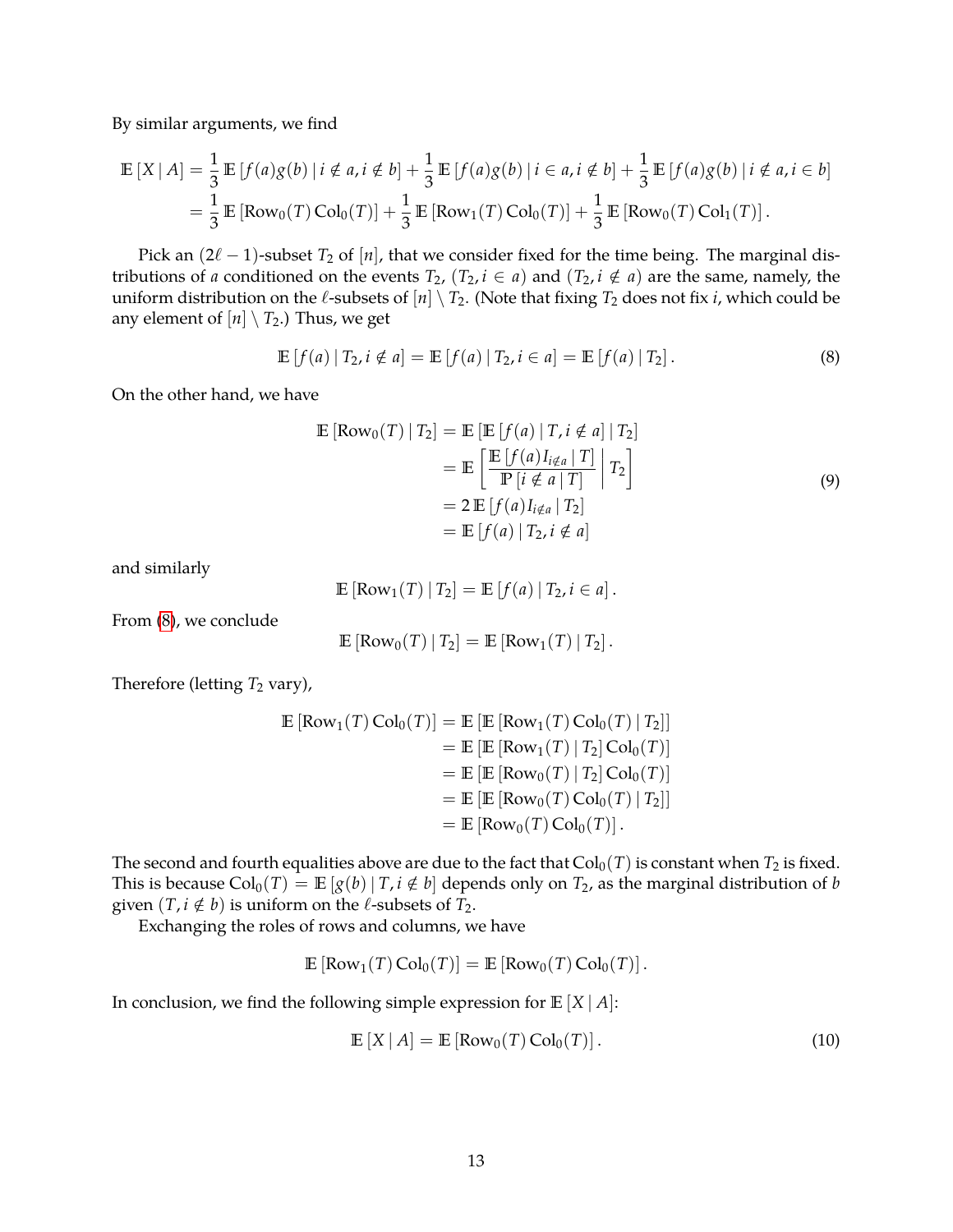*Step 2: Estimation of*  $\mathbb{E}[X \mid A] - \mathbb{E}[X \mid B]$ *.* Using the inequality  $|x| \ge x$ *, which is valid for all*  $x \in \mathbb{R}$ *,* we get

<span id="page-13-1"></span>Row<sub>1</sub>(*T*) 
$$
\geq Row_0(T) - |Row_0(T) - Row_1(T)|
$$
, and  
Col<sub>1</sub>(*T*)  $\geq$  Col<sub>0</sub>(*T*) - |Col<sub>0</sub>(*T*) - Col<sub>1</sub>(*T*)|.

Thus

Row<sub>0</sub>(T) Col<sub>0</sub>(T) – Row<sub>1</sub>(T) Col<sub>1</sub>(T)  
\n
$$
\leq
$$
 Row<sub>0</sub>(T) Col<sub>0</sub>(T) – (Row<sub>0</sub>(T) – |Row<sub>0</sub>(T) – Row<sub>1</sub>(T)|) · (Col<sub>0</sub>(T) – |Col<sub>0</sub>(T) – Col<sub>1</sub>(T)|)  
\n $\leq$  Row<sub>0</sub>(T) |Col<sub>0</sub>(T) – Col<sub>1</sub>(T)| + |Row<sub>0</sub>(T) – Row<sub>1</sub>(T)|Col<sub>0</sub>(T). (11)

This argument is depicted on Figure [2.](#page-13-0)



<span id="page-13-0"></span>Figure 2: The estimation of  $Row_0(T) \text{Col}_0(T) - Row_1(T) \text{Col}_1(T)$ .

In Step 3 below, we will define two events, row-big(*T*) and column-big(*T*). The event small(*T*) is such that small(*T*) holds if and only if *any* of the row-big(*T*) and column-big(*T*) does not hold. Thus

<span id="page-13-2"></span>
$$
1 = I_{\text{row-big}(T) \cap \text{column-big}(T)} + I_{\text{small}(T)}.
$$
\n(12)

From [\(11\)](#page-13-1),

$$
(\text{Row}_0(T)\,\text{Col}_0(T) - \text{Row}_1(T)\,\text{Col}_1(T)) \cdot I_{\text{row-big}(T) \cap \text{column-big}(T)}\n\leq (\text{Row}_0(T)|\,\text{Col}_0(T) - \text{Col}_1(T)| + |\,\text{Row}_0(T) - \text{Row}_1(T)|\,\text{Col}_0(T)) \cdot I_{\text{row-big}(T) \cap \text{column-big}(T)}\n\leq \text{Row}_0(T)|\,\text{Col}_0(T) - \text{Col}_1(T)| \cdot I_{\text{column-big}(T)} + |\,\text{Row}_0(T) - \text{Row}_1(T)|\,\text{Col}_0(T) \cdot I_{\text{row-big}(T)}.
$$

Moreover, we obviously have

$$
(\text{Row}_0(T)\,\text{Col}_0(T)-\text{Row}_1(T)\,\text{Col}_1(T))\cdot I_{\text{small}(T)}\leqslant \text{Row}_0(T)\,\text{Col}_0(T)\cdot I_{\text{small}(T)}.
$$

Below, we will prove

$$
\mathbb{E}\left[\text{Row}_0(T)|\text{Col}_0(T) - \text{Col}_1(T)| \cdot I_{\text{column-big}(T)}\right] \leq \frac{\epsilon}{2} \mathbb{E}\left[\text{Row}_0(T)\text{Col}_0(T)\right],\tag{13}
$$

$$
\mathbb{E}\left[\left|\operatorname{Row}_0(T) - \operatorname{Row}_1(T)\right| \operatorname{Col}_0(T) \cdot I_{\operatorname{row-big}(T)}\right] \leq \frac{\epsilon}{2} \mathbb{E}\left[\operatorname{Row}_0(T) \operatorname{Col}_0(T)\right], \quad \text{and} \tag{14}
$$

<span id="page-13-5"></span><span id="page-13-4"></span><span id="page-13-3"></span>
$$
\mathbb{E}\left[\text{Row}_0(T)\,\text{Col}_0(T)\cdot I_{\text{small}(T)}\right] \leqslant \|X\upharpoonright (A\cup B)\|_{\infty} 2^{-\frac{\epsilon^2}{16\ln 2} - O(\log \ell)}\tag{15}
$$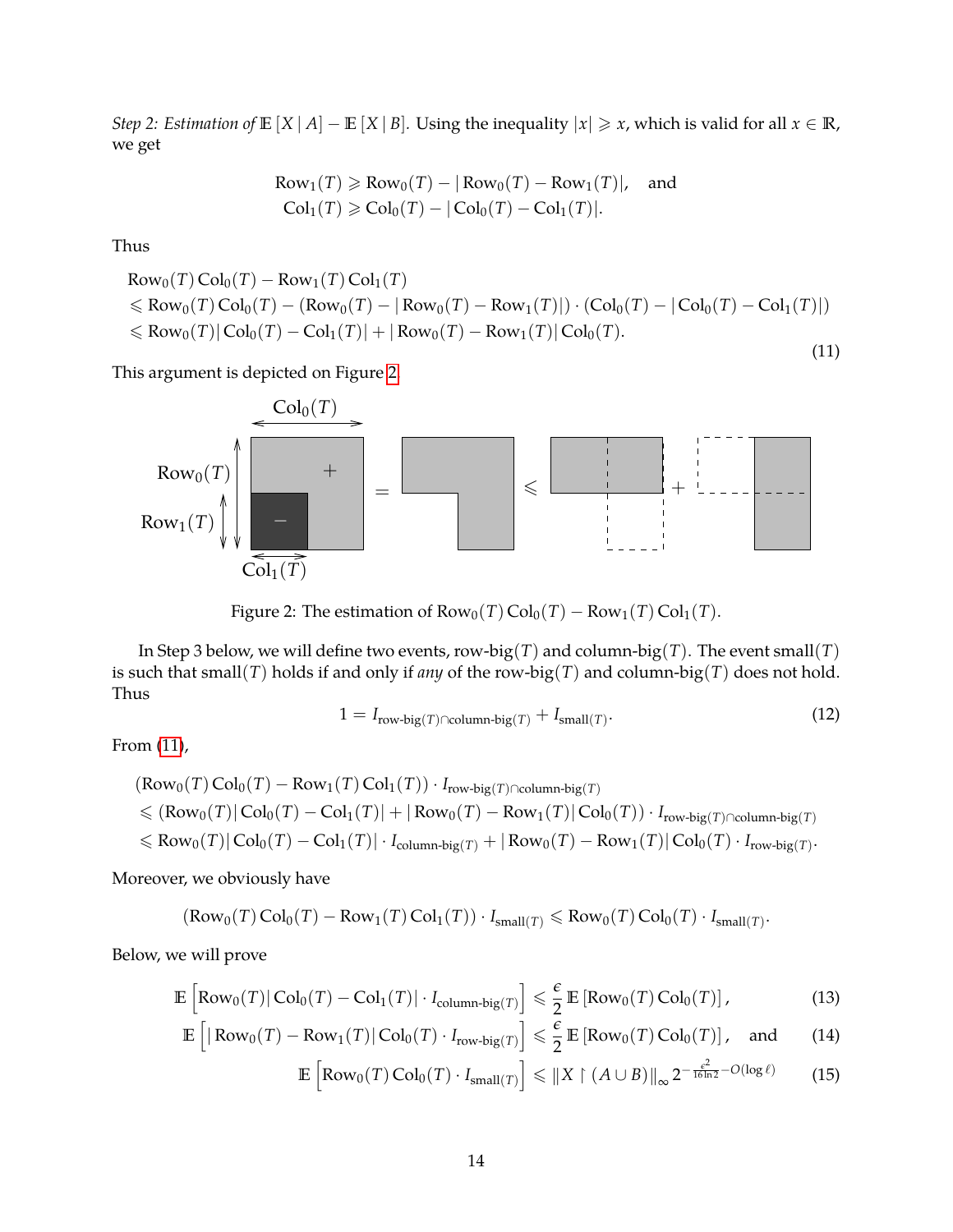By [\(7\)](#page-11-1), [\(10\)](#page-12-1) and [\(12\)](#page-13-2), these upper bounds imply

$$
\mathbb{E}[X | A] - \mathbb{E}[X | B]
$$
\n
$$
= \mathbb{E} [\text{Row}_0(T) \text{Col}_0(T) - \text{Row}_1(T) \text{Col}_1(T)]
$$
\n
$$
= \mathbb{E} \left[ (\text{Row}_0(T) \text{Col}_0(T) - \text{Row}_1(T) \text{Col}_1(T)) \cdot (I_{\text{row-big}(T) \cap \text{column-big}(T)} + I_{\text{small}(T)}) \right]
$$
\n
$$
\leq 2 \frac{\epsilon}{2} \mathbb{E} [\text{Row}_0(T) \text{Col}_0(T)] + ||X| (A \cup B) ||_{\infty} 2^{-\frac{\epsilon^2}{16 \ln 2} \ell - O(\log \ell)}
$$
\n
$$
= \epsilon \mathbb{E}[X | A] + ||X| (A \cup B) ||_{\infty} 2^{-\frac{\epsilon^2}{16 \ln 2} \ell - O(\log \ell)}
$$

from which the result clearly follows, by rearranging.

*Step 3. One-sided error estimation via entropy argument in the "big" case.* Let *δ* > 0 be a constant to be chosen later. Essentially,  $\delta$  will be the coefficient of  $\ell$  in the exponent. Let row-big(*T*) denote the  $\text{event } \mathbb{E}\left[f(a) \mid T_2\right] > 2^{-\delta \ell - 1} \left\|f \mid \binom{[n] \setminus T_2}{\ell} \right\|_{\infty}$  where  $f \mid \binom{[n] \setminus T_2}{\ell}$  denotes the restriction of  $f$  to  $\ell$ -subsets of  $[n] \setminus T_2$ . The event column-big(*T*) is defined in a similar way. These events depend only on  $T_2$ and *T*<sub>1</sub>, respectively.

Let  $T_2$  be fixed and assume that row-big(*T*) holds. In particular  $\mathbb{E}[f(a) | T_2]$  is positive. Because  $\binom{2\ell-1}{\ell-1}$  $\binom{2\ell-1}{\ell-1} = \binom{2\ell-1}{\ell}$  $\binom{-1}{\ell}$ , the probability of *a* given  $T_2$  is the same as the probability of *a* given *T*, for every fixed choice of *i*. Thus, we have

$$
\mathbb{E}[f(a) | T_2] = \sum_{\substack{x \subseteq [n] \setminus T_2 \\ |x| = \ell}} \frac{1}{\binom{2\ell}{\ell}} f(x) = \mathbb{E}[f(a) | T].
$$

(This holds when  $f(a)$  is replaced by any function of  $a$ .)

We can define *s* as a random  $\ell$ -subset of  $[n] \setminus T_2$  with distribution

$$
\mathbb{P}\left[s=x \mid T_2\right]=\frac{f(x)}{\binom{2\ell}{\ell}\mathbb{E}\left[f(a)\mid T_2\right]}=\frac{f(x)}{\sum_{\substack{y\subseteq[n]\setminus T_2\\|y|=\ell}}f(y)}\leqslant \frac{2^{\delta\ell+1}}{\binom{2\ell}{\ell}}.
$$

Let us introduce the shorthand notation  $\lambda := \mathbb{P} \{i \in s \mid T_2\}$ . Then

$$
\lambda = \frac{\sum_{x \subseteq [n] \setminus T_2} f(x)}{\sum_{y \subseteq [n] \setminus T_2} f(y)} = \frac{\frac{1}{\binom{2\ell}{\ell}} \sum_{x \subseteq [n] \setminus T_2} f(x)}{\frac{1}{\binom{2\ell}{\ell}} \sum_{y \subseteq [n] \setminus T_2} f(y)} = \frac{\mathbb{E}\left[f(a)I_{i \in a} | T\right]}{\mathbb{E}\left[f(a) | T_2\right]}.
$$

Hence,

Row<sub>1</sub>(T) = 2 
$$
\mathbb{E}[f(a)I_{i\in a} | T] = 2 \mathbb{E}[f(a) | T_2] \cdot \mathbb{P}[i \in s | T_2] = 2\lambda \mathbb{E}[f(a) | T_2],
$$
 (16)

Row<sub>0</sub>(T) = 2 
$$
\mathbb{E}[f(a)I_{i \notin a} | T] = 2 \mathbb{E}[f(a) | T_2] \cdot \mathbb{P}[i \notin s | T_2] = 2(1 - \lambda) \mathbb{E}[f(a) | T_2].
$$
 (17)

We now estimate the entropy of *s*. On the one hand, by subadditivity of the entropy, we get the following upperbound on  $H(s | T_2)$ :

<span id="page-14-1"></span><span id="page-14-0"></span>
$$
H\left(s\mid T_{2}\right) \leqslant \sum_{j\in[n]\setminus T_{2}} H\left(I_{j\in s}\mid T_{2}\right) = 2\ell \mathbb{E}\left[H\left(\lambda\right)\mid T_{2}\right].
$$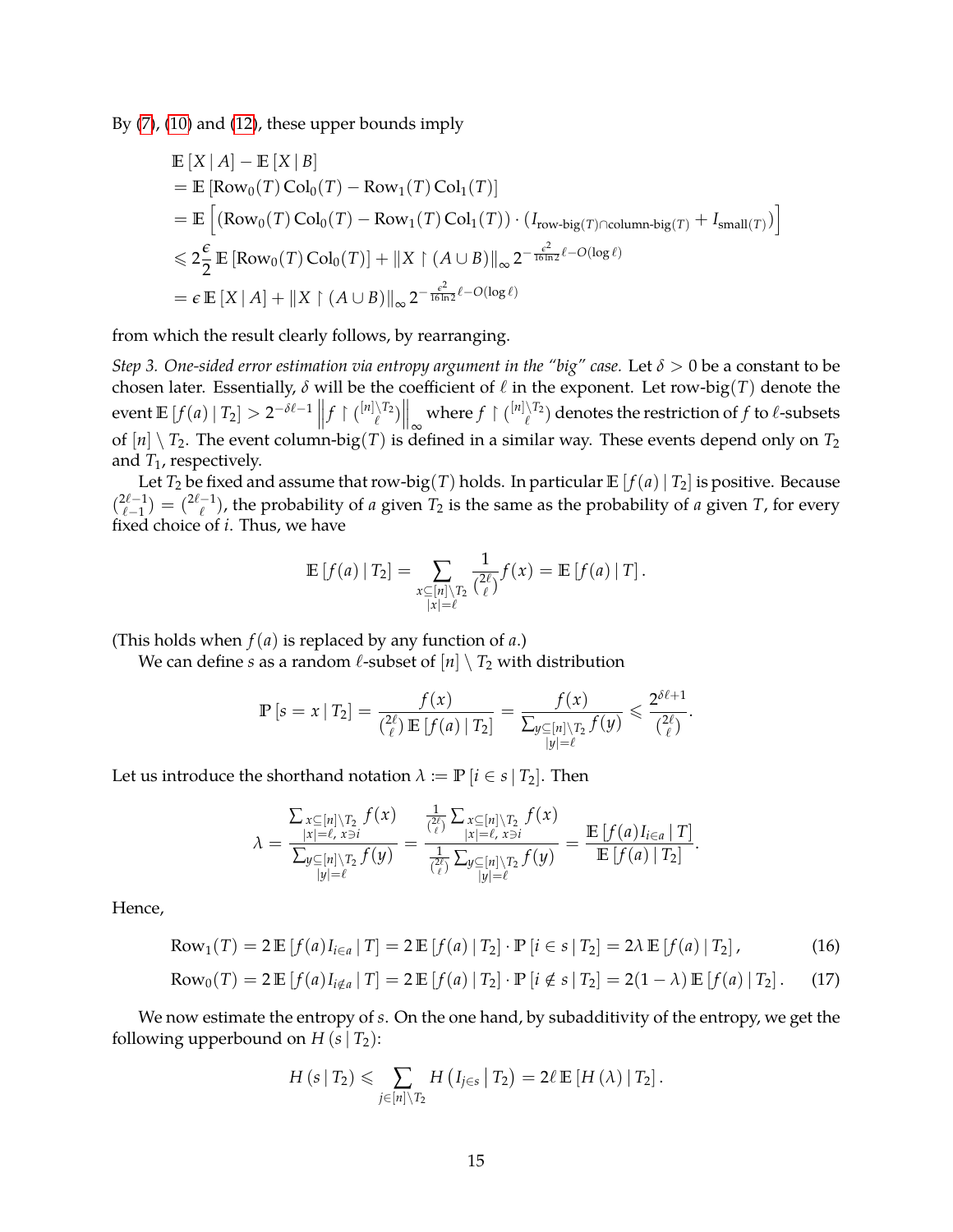In this last equation,  $H(\lambda)$  denotes the binary entropy of  $\lambda$ . On the other hand, we get a lower bound on *H* (*s*| *T*2) from our upper bound on the distribution of *s* (which induces "flatness" of the distribution):

$$
H(s | T_2) = \sum_{x} \mathbb{P} \left[ s = x | T_2 \right] \log \frac{1}{\mathbb{P} \left[ s = x | T_2 \right]}
$$
  
\$\geqslant \sum\_{x} \mathbb{P} \left[ s = x | T\_2 \right] \log \frac{\binom{2\ell}{\ell}}{2^{\delta \ell + 1}} = \log \frac{\binom{2\ell}{\ell}}{2^{\delta \ell + 1}} = 2\ell \left( 1 - \frac{\delta}{2} - O \left( \frac{\log \ell}{\ell} \right) \right).

This implies

$$
\frac{\delta}{2} + O\left(\frac{\log \ell}{\ell}\right) \geqslant \mathbb{E}\left[1 - H\left(\lambda\right) \mid T_{2}\right].\tag{18}
$$

To estimate this expression, we use the Taylor expansion of the binary entropy function at 1/2:

<span id="page-15-0"></span>
$$
1-H(x) \geqslant \frac{\left(1-2x\right)^2}{2\ln 2}.
$$

Hence [\(18\)](#page-15-0) yields

$$
\frac{\delta}{2}+O\bigg(\frac{\log \ell}{\ell}\bigg) \geqslant \frac{\mathbb{E}\left[\left(1-2\lambda\right)^2 \ \Big|\ T_2\right]}{2\ln 2} \geqslant \frac{\left(\mathbb{E}\left[|1-2\lambda|\ |\ T_2|\right)^2\right]}{2\ln 2}.
$$

From [\(8\)](#page-12-0), [\(9\)](#page-12-2) we have  $\mathbb{E}[f(a) | T_2] = \mathbb{E}[Row_0(T) | T_2]$ . Using [\(17\)](#page-14-0) and [\(16\)](#page-14-1), we derive

$$
\mathbb{E} [|\text{Row}_0(T) - \text{Row}_1(T)| | T_2] = \mathbb{E} [|2(1 - \lambda) \mathbb{E} [f(a) | T_2] - 2\lambda \mathbb{E} [f(a) | T_2]| | T_2]
$$
  
= 2  $\mathbb{E} [|1 - 2\lambda| | T_2] \mathbb{E} [f(a) | T_2]$   
 $\leq 2\sqrt{\delta'} \mathbb{E} [\text{Row}_0(T) | T_2].$ 

with

<span id="page-15-1"></span>
$$
\delta' := \left(\delta + O\left(\frac{\log \ell}{\ell}\right)\right) \ln 2. \tag{19}
$$

We now globalize to prove  $(14)$ :

$$
\mathbb{E}\left[\left|\operatorname{Row}_{0}(T) - \operatorname{Row}_{1}(T)\right| \operatorname{Col}_{0}(T) I_{\operatorname{row-big}(T)}\right]
$$
\n
$$
= \mathbb{E}\left[\mathbb{E}\left[\left|\operatorname{Row}_{0}(T) - \operatorname{Row}_{1}(T)\right| \operatorname{Col}_{0}(T) I_{\operatorname{row-big}(T)}\right| T_{2}\right]
$$
\n
$$
= \mathbb{E}\left[\mathbb{E}\left[\left|\operatorname{Row}_{0}(T) - \operatorname{Row}_{1}(T)\right| I_{\operatorname{row-big}(T)}\right| T_{2}\right] \operatorname{Col}_{0}(T)\right]
$$
\n
$$
\leq \mathbb{E}\left[2\sqrt{\delta'} \mathbb{E}\left[\operatorname{Row}_{0}(T) \mid T_{2}\right] \operatorname{Col}_{0}(T)\right]
$$
\n
$$
= 2\sqrt{\delta'} \mathbb{E}\left[\operatorname{Row}_{0}(T) \operatorname{Col}_{0}(T)\right]
$$

We require  $\frac{\epsilon}{2} = 2$ √  $\delta$ <sup>*,*</sup> from which we express  $\delta$  in terms of  $\epsilon$  using [\(19\)](#page-15-1):

$$
\delta = \frac{\delta'}{\ln 2} - O\left(\frac{\log \ell}{\ell}\right) = \frac{\epsilon^2}{16 \ln 2} - O\left(\frac{\log \ell}{\ell}\right)
$$

This concludes the proof of [\(14\)](#page-13-3). Equation [\(13\)](#page-13-4) follows by exchanging rows and columns.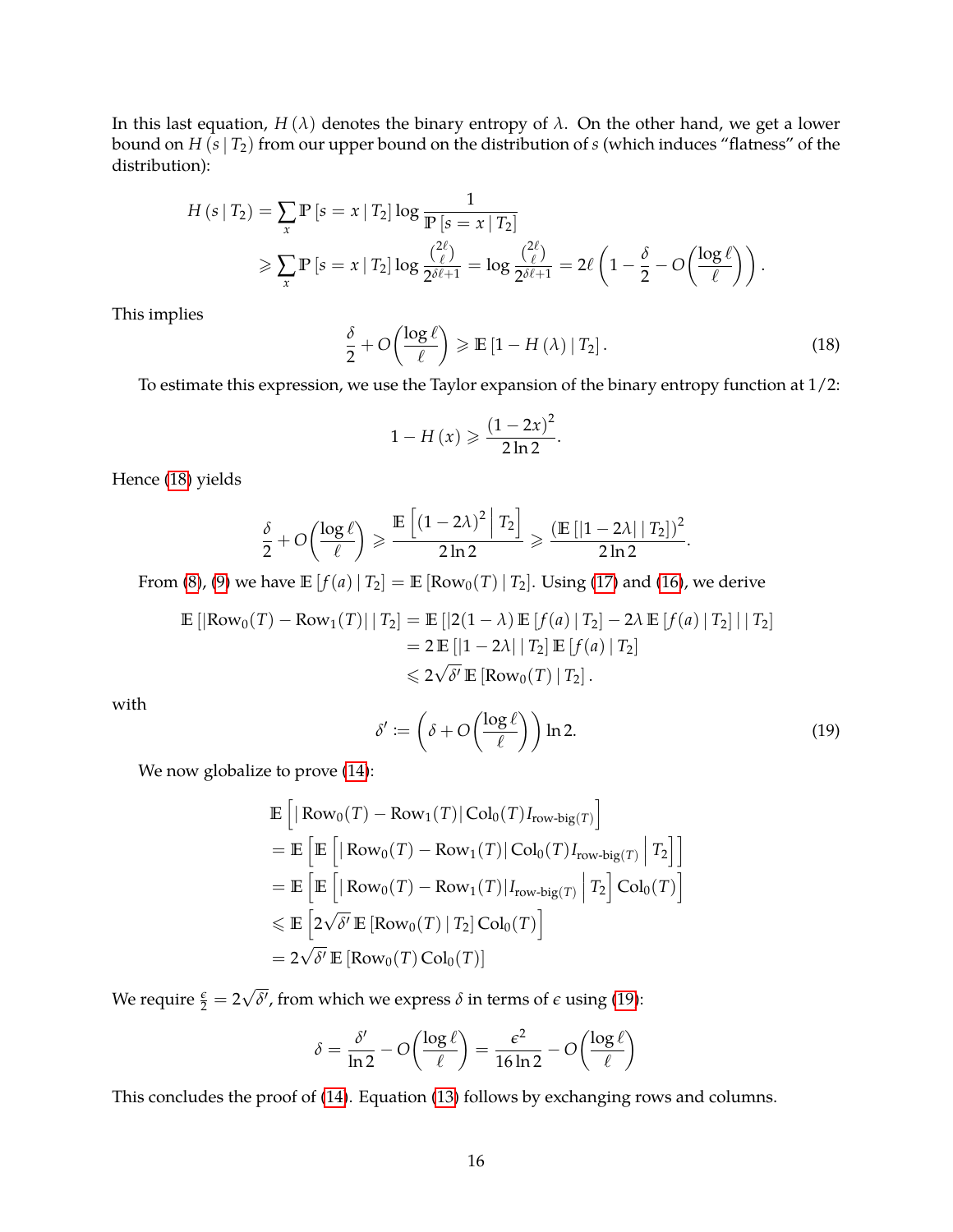*Step 4: Error estimation in the "small" case.* Suppose that for some given *T*, small(*T*) holds because row-big(*T*) does not hold (the argument is similar in case column-big(*T*) does not hold). Then, using  $(6)$ ,

$$
\text{Row}_0(T) \leqslant \text{Row}_0(T) + \text{Row}_1(T) = 2 \mathbb{E}[f(a) | T].
$$

Thus

Row<sub>0</sub>(T) Col<sub>0</sub>(T) 
$$
\leq
$$
 2 E [ $f(a)$  | T]  $\cdot$  E [ $g(b)$  | T,  $i \notin b$ ]  
\n $\leq$  2<sup>- $\delta \ell$</sup>   $\left\| f(a) \upharpoonright {n \setminus T_2 \choose \ell} \right\|_{\infty} \cdot \left\| g(b) \upharpoonright {T_2 \choose \ell} \right\|_{\infty}$   
\n $\leq$  2<sup>- $\delta \ell$</sup>   $\left\| f(a)g(b) \upharpoonright (A \cup B) \right\|_{\infty}$ 

This is easily seen to imply [\(15\)](#page-13-5).

#### **3.2 Lower Bounds for Shifts of Unique Disjointness**

Now we apply Lemma [4](#page-10-2) to show that the nonnegative rank (and hence the complexity of computation in expectation) of any shifted version of the unique disjointness matrix remains high. More precisely, let  $M \in \mathbb{R}^{2^n \times 2^n}$ ; for convenience we index the rows and columns with elements in  $\{0,1\}^n$ . We say that *M* is a *ρ*-extension of UDISJ, if  $M_{ab} = \rho$  whenever  $|a \cap b| = 0$  and  $M_{ab} = \rho - 1$  whenever  $|a \cap b| = 1$  with  $a, b \in \{0, 1\}^n$ . Note that for these pairs *M* has exclusively positive entries whenever  $\rho > 1$ . For  $\rho = 1$  a nonnegative rank of  $2^{\Omega(n)}$  was already shown in [Fiorini et al.](#page-21-7) [\[2012\]](#page-21-7) via nondeterministic communication complexity. We now extend this result for a wide range of *ρ* using Lemma [4.](#page-10-2)

<span id="page-16-2"></span>**Theorem 5** (Nonnegative rank of UDISJ shifts). Let  $M \in \mathbb{R}_+^{2^n \times 2^n}$  be a *ρ*-extension of UDISJ as above.

- <span id="page-16-0"></span>*(i) If*  $\rho$  *is a fixed constant, then*  $\text{rank}_+(M) = 2^{\Omega(n)}$ *.*
- <span id="page-16-1"></span>*(ii) If*  $\rho = O(n^{\beta})$  *for some constant*  $\beta < 1/2$  *then*  $\text{rank}_{+}(M) = 2^{\Omega(n^{1-2\beta})}$ *.*

*Proof.* Without loss of generality, assume  $n \equiv 3 \pmod{4}$ . Let  $r = \text{rank}_+(M)$ . Regarding the  $2^n \times 2^n$  matrix *M* as a function from  $2^{[n]} \times 2^{[n]}$  to **R**, we can write  $M = \sum_{i=1}^r X_i$  where  $X_i(a, b) =$  $f_i(a)g_i(b)$  for some nonnegative functions  $f_i$  and  $g_i$  defined over  $2^{[n]}.$  Then

$$
\mathbb{E}[M | A] = \rho \quad \text{and} \quad \mathbb{E}[M | B] = \rho - 1.
$$

On the other hand, by applying Lemma [4](#page-10-2) to each  $i \in [r]$  and summing up all equations we find

$$
(1 - \epsilon) \mathbb{E}[M | A] - \mathbb{E}[M | B] \leq \sum_{i=1}^{r} ||X_i| (A \cup B)||_{\infty} 2^{-\frac{\epsilon^2}{16 \ln 2} \ell + O(\log \ell)}
$$
  

$$
\leq r ||M| (A \cup B)||_{\infty} 2^{-\frac{\epsilon^2}{16 \ln 2} \ell + O(\log \ell)}
$$

where  $\ell = \frac{n+1}{4}$  as before. By plugging in the values of  $\mathbb{E}[M | A]$ ,  $\mathbb{E}[M | B]$  and  $\|M \upharpoonright (A \cup B)\|_{\infty}$ , we get

$$
(1-\epsilon)\rho-\rho+1\leqslant r\cdot\rho\cdot2^{-\frac{\epsilon^2}{16\ln 2}\ell+O(\log \ell)}\iff r\geqslant\left(\frac{1}{\rho}-\epsilon\right)2^{\frac{\epsilon^2}{16\ln 2}\ell-O(\log \ell)}.
$$

If  $\rho$  is constant, this last expression is  $2^{\Omega(n)}$  provided  $\epsilon$  is chosen sufficiently close to 0. This proves part [\(i\)](#page-16-0) of the theorem.

If  $\rho \leq C n^{\beta}$  for some positive constant *C*, then we can take  $\epsilon = \frac{1}{2C n^{\beta}}$ . Thus  $\frac{1}{\rho} - \epsilon \geqslant \frac{1}{2C n^{\beta}} =$  $\Omega(n^{-\beta}).$  This leads to the lower bound  $r\geqslant 2^{\Omega(n^{1-2\beta})}$  as claimed in part [\(ii\).](#page-16-1)  $\Box$ 

 $\Box$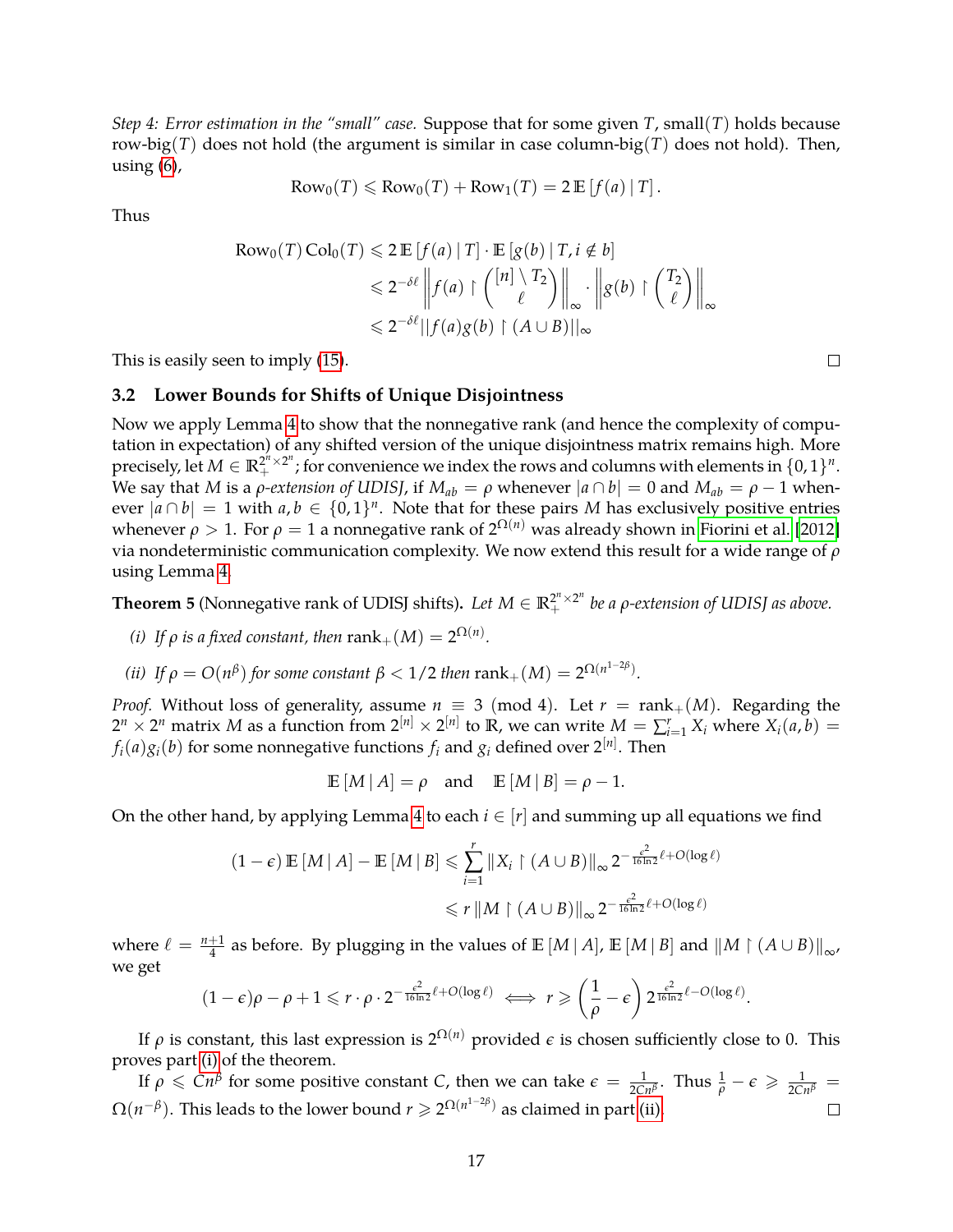# <span id="page-17-0"></span>**4 Polyhedral Inapproximability of CLIQUE and SDPs**

We will now use Theorem [5](#page-16-2) in combination with Theorem [2](#page-8-0) to lower bound the sizes of certain approximate EFs. First, we pinpoint a pair *P*, *Q* of nested polyhedra that will be the source of our polyhedral inapproximability results. Second, we give a faithful linear encoding of CLIQUE and prove strong lower bounds on the sizes of approximate EFs for CLIQUE w.r.t. this encoding. Third, we focus on approximations of SDPs by LPs.

#### <span id="page-17-2"></span>**4.1 A Hard Pair**

Let *n* be a positive integer. The *correlation polytope* COR(*n*) is defined as the convex hull of all the  $n \times n$  rank-1 binary matrices of the form  $bb^{\top}$  where  $b \in \{0,1\}^n$ . In other words,

$$
COR(n) = conv({b bT | b \in {0, 1}n}).
$$

This will be our inner polytope *P*. Next, let

$$
Q = Q(n) := \{x \in \mathbb{R}^{n \times n} \mid \langle 2 \operatorname{diag}(a) - a a^{\mathsf{T}}, x \rangle \leq 1, a \in \{0, 1\}^n\},\
$$

where  $\langle \cdot, \cdot \rangle$  denotes the Frobenius inner product. This will be our outer polyhedron *Q*.

Then the following is known, see [\[Fiorini et al., 2012\]](#page-21-7). First,  $P \subseteq Q$ . Second, denoting by  $S^{P,Q}$ the slack matrix of the pair *P*, *Q*, we have  $S_{ab}^{P,Q} = (1 - a^{\dagger}b)^2$ . Thus, for  $\rho \ge 1$ , we have  $S_{ab}^{P,Q} =$  $(1 - a^Tb)^2 + \rho - 1$ . Observe that the matrix  $S^{p,qQ}$  is a  $\rho$ -extension of UDISJ and therefore has high nonnegative rank via Theorem [5;](#page-16-2) moreover it has positive entries everywhere for *ρ* > 1. Together with Theorem [1](#page-7-0) this implies that every polyhedron sandwiched between  $P = \text{COR}(n)$  and  $\rho Q$  has large extension complexity. We obtain the following theorem.

<span id="page-17-1"></span>**Theorem 6** (Lower bounds for approximate EFs of the hard pair). Let  $\rho \geq 1$ , let *n* be a positive integer *and let*  $P = \text{COR}(n)$ ,  $Q = Q(n)$  *be as above. Then the following hold:* 

- *(i) If*  $\rho$  *is a fixed constant, then*  $\operatorname{xc}(P, \rho Q) = 2^{\Omega(n)}$ *.*
- (*ii*) *If*  $\rho = O(n^{\beta})$  *for some constant*  $\beta < 1/2$ *, then*  $\operatorname{xc}(P, \rho Q) = 2^{\Omega(n^{1-2\beta})}$ *.*

#### **4.2 Polyhedral Inapproximability of CLIQUE**

We define a natural linear encoding for the maximum clique problem (CLIQUE) as follows. Let *n* denote the number of vertices of the input graph. We define a  $d = n^2$  dimensional encoding. The variables are denoted by  $x_{ij}$  for  $i, j \in [n]$ . Thus  $x \in \mathbb{R}^{n \times n}$ . The interpretation is that a set of vertices *X* is encoded by  $x_{ij} = 1$  if  $i, j \in X$  and  $x_{ij} = 0$  otherwise. Note that  $X = \{i : x_{ii} = 1\}$  can be recovered from only the diagonal variables. This defines the set  $\mathcal{L} \subseteq \{0,1\}^*$  of feasible solutions. Notice that  $x \in \{0, 1\}^{n \times n}$  is feasible if and only if it is of the form  $x = bb^{\dagger}$  for some  $b \in \{0, 1\}^n$ , the characteristic vector of *X*. Thus we have  $P = \text{COR}(n)$  for the inner polytope.

An objective function  $w \in \mathbb{R}^{n \times n}$  is admissible if  $w_{ii} \in \{0,1\}$  for the diagonal coefficients and  $w_{ij} = w_{ji} \in \{-1,0\}$  for the off-diagonal coefficients. This defines the set  $\mathcal{O} \subseteq \{-1,0,1\}^*$  of admissible objective functions.

Given a graph *G* such that  $V(G) \subseteq [n]$ , we let  $w_{ii} := 1$  for  $i \in V(G)$ ,  $w_{ii} := 0$  for  $i \in [n] \setminus V(G)$ ,  $w_{ij} = w_{ji} := -1$  when *ij* is a non-edge of *G*, and  $w_{ij} = w_{ji} := 0$  otherwise. We denote the resulting weight vector by  $w^G$ . Notice that for a graph *G* with  $V(G) = [n]$ , we have  $w^G = I - A(\overline{G})$ where *I* is the  $n \times n$  identity matrix,  $A(\overline{G})$  is the adjacency matrix of the complement of *G*. A feasible solution  $x = bb^{\dagger} \in \{0, 1\}^{n \times n}$  maximizes  $\langle w^{\tilde{G}}, x \rangle$  only if *b* is the characteristic vector (or incidence vector) of a clique of *G*. Indeed, if  $b = \chi^X$  and *ij* is a non-edge of *G* with  $i, j \in X$  then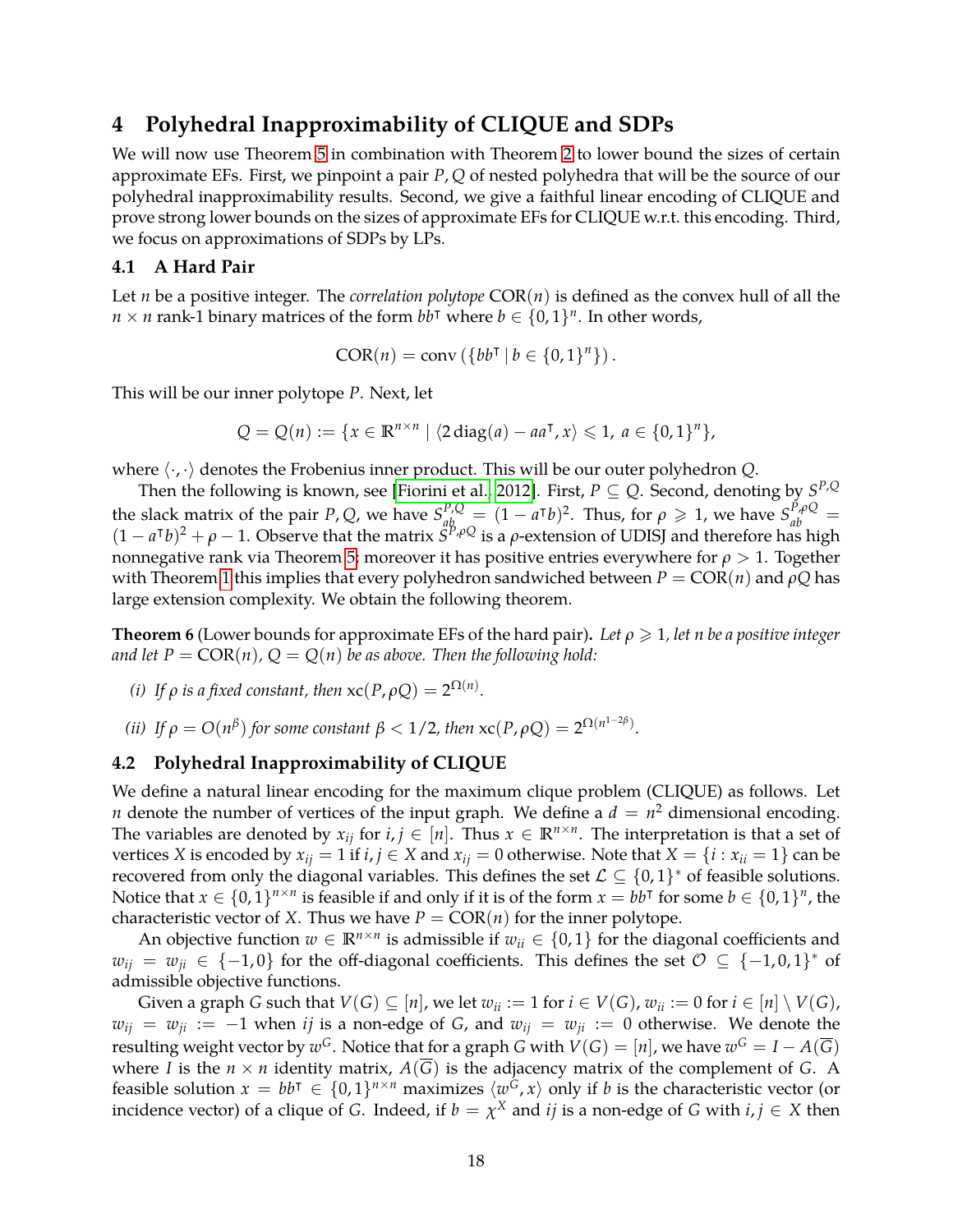removing *i* or *j* from *X* increases  $\langle w, x \rangle$ . Moreover, the maximum of  $\langle w^G, x \rangle$  over  $x \in \{0, 1\}^{n \times n}$ feasible is the clique number  $\omega(G)$ . Therefore,  $(\mathcal{L}, \mathcal{O})$  defines a valid linear encoding of CLIQUE. We denote the outer convex set of this linear encoding by  $Q^{\text{all}}$ . It is actually the polyhedron defined as  $Q^{\text{all}} = \{x \in \mathbb{R}^{n \times n} \mid \forall \text{ graphs } G \text{ s.t. } V(G) \subseteq [n] : \langle w^G, x \rangle \leqslant \omega(G), \ \forall i \neq j \in [n] : x_{ij} \geqslant 0 \}.$  We will now show that  $Q^{\text{all}} \subset Q$ .

**Lemma 7.** Let  $Q^{\text{all}}$  ,  $Q$  be as above, then  $Q^{\text{all}} \subseteq Q$ .

*Proof.* We will show that *Q* is a relaxation of  $Q^{\text{all}}$  by restricting to stable sets  $a \subseteq [n]$  as graphs. Let  $G = (a, \emptyset)$  be the stable set supported on *a* with  $a \subseteq [n]$ . Slightly abusing notation, we will also identify *a* with its characteristic vector in  ${0,1}^n$ . With the definition from above we have  $\omega^a = I_a - A(K_a)$ . Now let  $x \in \mathbb{R}^{n \times n}$  be arbitrary. Clearly,  $\langle I_a, x \rangle = \langle \text{diag}(a), x \rangle$  and we have  $\langle A(K_a), x \rangle = \langle aa^T, x \rangle - \langle diag(a), x \rangle$ , where the latter summand comes from the fact that in  $\langle aa^T, x \rangle$ we count the main diagonal, as purported edges  $(i, i)$  although they are not counted in  $\langle A(K_a), x \rangle$ . All in all we obtain

$$
\langle \omega^a, x \rangle = \langle I_a - A(K_a), x \rangle = \langle \text{diag}(a), x \rangle - (\langle a a^T, x \rangle - \langle \text{diag}(a), x \rangle) = \langle 2 \text{diag}(a), x \rangle - \langle a a^T, x \rangle \leq 1,
$$

where the last inequality follows from  $\omega(G) = 1$  as *G* is a stable set. We conclude  $Q^{\text{all}} \subseteq Q$ .  $\Box$ 

Because  $Q^{\text{all}}$  is contained in the polyhedron *Q* defined above, every *K* satisfying  $P \subseteq K \subseteq \rho Q^{\text{all}}$ also satisfies *P*  $\subseteq$  *K*  $\subseteq$  *ρQ*. Hence, Theorem [6](#page-17-1) yields the following result.

**Theorem 8** (Polyhedral inapproximability of CLIQUE)**.** *W.r.t. the linear encoding defined above, CLIQUE has an O*(*n* 2 )*-size n-approximate EF. Moreover, every n* 1/2−*e -approximate EF of CLIQUE has size* 2 Ω(*n* 2*e* ) *, for all*  $0 < \epsilon < 1/2$ *.* 

*Proof.* The *n*-approximate EF of CLIQUE is trivial: it is defined by the system  $0 \le x \le 1$ , or in slack form  $x - y = 0$ ,  $x + z = 1$ ,  $y \ge 0$ ,  $z \ge 0$ . We claim that this defines a *n*-approximate EF of CLIQUE of size  $2n^2$ . Indeed, letting  $K = [0, 1]^{n \times n}$  denote the polytope defined by this EF, we have *P* ⊆ *K*. Moreover, max{ $\langle w, x \rangle$  |  $x \in K$ }  $\le n \le n \cdot \max{\langle w, x \rangle | x \in P}$  for all admissible objective functions *w* of dimension  $n \times n$  with a nonzero diagonal. In case an admissible *w* has  $w_{ii} = 0$  for all  $i \in [n]$ , we have max $\{\langle w, x \rangle \mid x \in K\} = 0 = \max\{\langle w, x \rangle \mid x \in P\}$ . Our claim and the first part of the theorem follows.

The second part of the theorem follows directly from Theorem [6](#page-17-1) and the fact that  $Q^{\text{all}} \subseteq Q$ .  $\square$ 

#### **4.3 Polyhedral Inapproximability of SDPs**

In this section we show that there exists a spectrahedron with small semidefinite extension complexity but high approximate extension complexity; i.e., any sufficiently fine polyhedral approximation is large. This indicates that in general it is not possible to approximate SDPs arbitrarily well using LPs, so that SDPs are indeed a much stronger class of optimization problems. (The situation looks quite different for SOCPs, see [Ben-Tal and Nemirovski](#page-20-10) [\[2001\]](#page-20-10).) The result follows from Theorem [6](#page-17-1) and [Fiorini et al.](#page-21-7) [\[2012\]](#page-21-7).

We denote the cone of all  $r \times r$  symmetric positive semidefinite matrices (shortly, the PSD cone) by  $\mathbb{S}^r_+$ . A *semidefinite EF* of a convex set  $S\subseteq\mathbb{R}^d$  is a system  $Ex+ F y=g$ ,  $y\in\mathbb{S}^r_+$  such that  $x\in S$ if and only if  $\exists y \in \mathbb{R}^{r(r+1)/2}$  with  $Ex + Fy = g$ ,  $y \in S'_+$ . Thus a convex set admits a semidefinite EF if and only if it is a spectrahedron. The *size* of the semidefinite EF  $Ex + Fy = g$ ,  $y \in S'_+$  is simply *r*. The *semidefinite extension complexity* of a spectrahedron  $S \subseteq \mathbb{R}^d$  is the minimum size of a semidefinite EF of *S*. This is denoted by xc*SDP*(*S*). A *rank-r PSD-factorization* of a nonnegative matrix  $M \in \mathbb{R}^{m \times n}$  is given by two vectors  $U \in (\mathbb{S}'_+)^m$  and  $V \in (\mathbb{S}'_+)^n$ , so that  $M_{ij} = U_i V^j$  where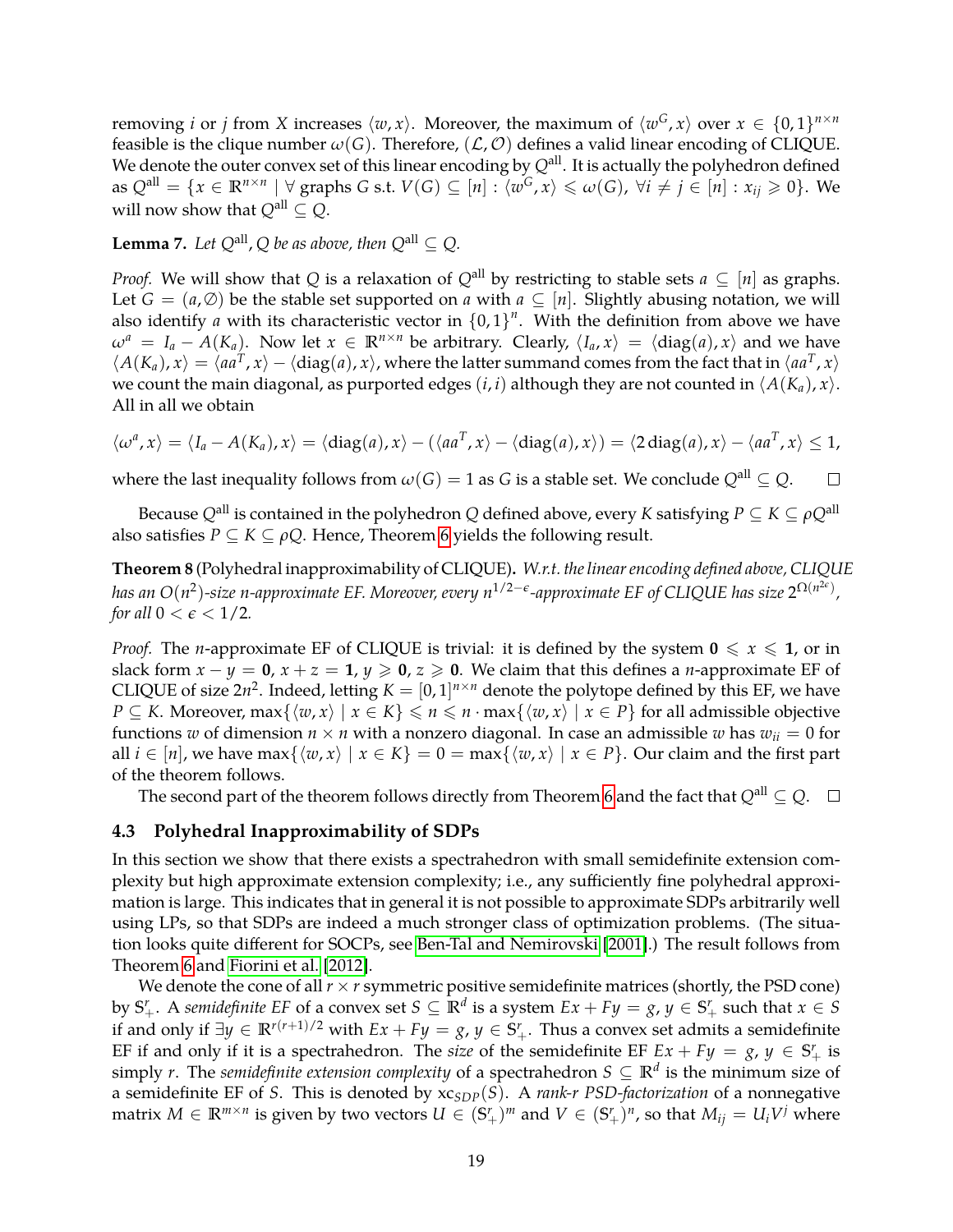the scalar product is the Frobenius product; the *PSD-rank of M* is the smallest *r* such that there exists such a factorization. Yannakakis' factorization theorem can be generalized to the SDP-case (see [Fiorini et al.](#page-21-7) [\[2012\]](#page-21-7)), i.e., the semidefinite extension complexity is equal to the PSD-rank of any associated slack matrix.

Let  $P = \text{COR}(n)$  be the correlation polytope and  $Q = Q(n) \subseteq \mathbb{R}^{n \times n}$  be the polyhedron defined above in Section [4.1.](#page-17-2) Although every polyhedron *K* sandwiched between *P* and *Q* has superpolynomial extension complexity (by Theorem [6,](#page-17-1) this even applies to polyhedra sandwiched between *P* and *ρQ* for *ρ* = *O*(*n* 1/2−*e* )), there exists a spectrahedron *S* sandwiched between *P* and *Q* with small semidefinite extension complexity.

<span id="page-19-0"></span>**Lemma 9** (Existence of spectrahedron). Let *n* be a positive integer and let  $P = \text{COR}(n)$ ,  $Q = Q(n)$  be *as above. Then there exists a spectrahedron S in*  $\mathbb{R}^{n \times n}$  *with*  $P \subseteq S \subseteq Q$  *and*  $x c_{SDP}(S) \leq n + 1$ *.* 

*Proof.* For  $a, b \in \{0, 1\}^n$ , the matrices  $T^a, U_b \in S^{n+1}_+$  defined in [\(4\)](#page-9-2) satisfy  $\langle T^a, U_b \rangle = (1 - a^{\dagger}b)^2$ . Let  $M = M(n) \in \mathbb{R}^{2^n \times 2^n}$  be the matrix defined as  $M_{ab} = (1 - a^Tb)^2$ . The matrix M is a  $O(n)$ -rank nonnegative matrix extending the UDISJ matrix, and also the slack matrix of the pair *P*, *Q*. Then  $M = TU$  is a rank- $(n + 1)$  PSD-factorization of M.

For convenience write  $Q = \{x \in \mathbb{R}^{n \times n} \mid Ax \leqslant 1\}$  with  $Ax \leqslant 1$  being the defining system from Section [4.1.](#page-17-2) Now consider the system  $Ax + Ty = 1$ ,  $y \in \mathbb{S}^{n+1}_+$  and  $S := \{x \in \mathbb{R}^{n \times n} \mid \exists y : Ax + Ty = 1\}$ **1**,  $y \in S^{n+1}_+$ . First observe that  $S \subseteq Q$ : since  $T^a \in S^{n+1}_+$  for all  $a \in \{0,1\}^n$  and  $y \in S^{n+1}_+$  we have *Ty*  $\geq$  **0** and thus *Ax*  $\leq$  **1** holds for all *x*  $\in$  *S*.

In order to show that  $P \subseteq S$  recall that *M* is the slack matrix of the pair *P*, *Q*. Therefore, for each vertex  $x := bb^{\dagger}$  of  $\overline{P}$ , we can pick  $y := U_b$  from the factorization such that  $Ax + Ty =$  $Ax + \mathbf{1} - Ax = \mathbf{1}$  and  $y \in \mathbb{S}^{n+1}_+$ . It follows that  $P \subseteq S$ .  $\Box$ 

Our final result is the following inapproximability theorem for spectrahedra.

**Theorem 10** (Polyhedral inapproximability of SDPs). Let  $\rho \geq 1$ , and let *n* be a positive integer. Then *there exists a spectrahedron*  $S \subseteq \mathbb{R}^{n \times n}$  *with*  $x c_{SDP}(S) \leq n + 1$  *such that for every polyhedron K with*  $S \subseteq K \subseteq \rho S$  *the following hold:* 

- *(i) If*  $\rho$  *is a fixed constant, then*  $xc(K) = 2^{\Omega(n)}$ *.*
- (*ii*) If  $\rho = O(n^{\beta})$  for some constant  $\beta < 1/2$ , then  $xc(K) = 2^{\Omega(n^{1-2\beta})}$ .

*Proof.* We define *S* as in Lemma [9.](#page-19-0) Hence, we have  $P \subseteq S \subseteq Q$  and  $x_{SDP}(S) \le n + 1$ . As  $0 \in S$  this implies in particular *P* ⊆ *S* ⊆ *ρS* ⊆ *ρQ* for *ρ* > 1. If now *K* is a polyhedron such that *S* ⊆ *K* ⊆ *ρS* then it follows *P*  $\subseteq$  *K*  $\subseteq$  *ρQ*. The result follows from Theorem [6.](#page-17-1)  $\Box$ 

# **5 Concluding Remarks**

We have introduced a general framework to study approximation limits of small LP relaxations. Given a polyhedron *Q* encoding admissible objective functions and a polytope *P* encoding feasible solutions, we have proved that any LP relaxation sandwiched between *P* and a dilate *ρQ* has extension complexity at least the nonnegative rank of the slack matrix of the pair *P*, *ρQ*.

This yields a lower bound depending *only* on the linear encoding of the problem at hand, and applies *independently* of the structure of the actual relaxation. By doing so, we obtain unconditional lower bounds on integrality gaps for small LP relaxations, which hold even in the unlikely event that  $P = NP$ .

We have proved that every polynomial-size LP relaxation for (a natural linear encoding of) CLIQUE has essentially an  $\Omega(\sqrt{n})$  integrality gap.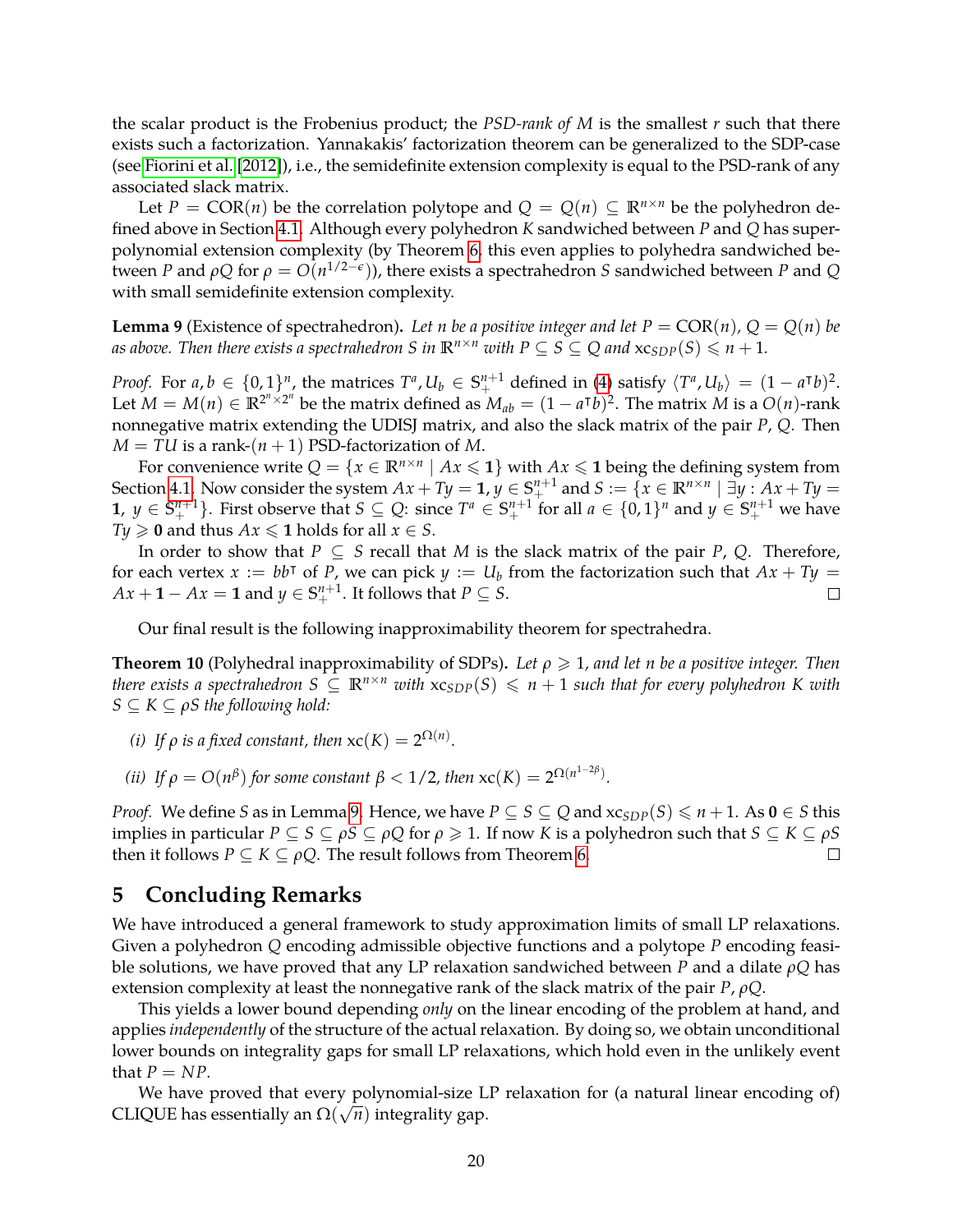Finally, our work sheds more light on the inherent limitations of LPs in the context of combinatorial optimization and approximation algorithms, in particular, in comparison to SDPs. We provide strong evidence that certain approximation guarantees can only be achieved via non-LPbased techniques (e.g., SDP-based or combinatorial).

We are convinced that our framework can be used to obtain strong approximation limits for (LP relaxations of) of other well-known problems such as Max CUT, Max *k*-SAT and VERTEX COVER. The following important question remains open.

Is it possible to show a constant-factor polyhedral inapproximability for Max CUT with nonnegative weights (and similarly for VERTEX COVER and many more) for any polynomial-size LP? We conjecture that it is not possible to approximate Max CUT with LPs of poly-size within a factor better than 2. This would be in stark contrast with the ratio achieved by the SDP-based algorithm of [Goemans and Williamson](#page-21-16) [\[1995\]](#page-21-16) which is known to be optimal, assuming the Unique Games Conjecture [Khot](#page-21-17) [\[2002\]](#page-21-17), [Khot et al.](#page-21-18) [\[2004\]](#page-21-18), [Mossel et al.](#page-22-19) [\[2005\]](#page-22-19).

So far no strong lower bounding technique for semidefinite EFs are known. It is plausible that in the near future we will see lower bounding techniques on the PSD rank that would be suited for studying approximation limits of SDPs. (We remark however that such bounds should not only argue on the zero/nonzero pattern of a slack matrix.)

# **References**

- <span id="page-20-0"></span>S. Arora, B. Bollobás, and L. Lovász. Proving integrality gaps without knowing the linear program. In *Proc. FOCS*, pages 313–322, 2002.
- <span id="page-20-2"></span>S. Arora, S. Rao, and U. Vazirani. Expander flows, geometric embeddings and graph partitioning. *J. ACM*, 56(2):5, 2009.
- <span id="page-20-7"></span>S. Arora, R. Ge, R. Kannan, and A. Moitra. Computing a nonnegative matrix factorization– Provably. accepted for STOC 2012, 2012.
- <span id="page-20-1"></span>Z. Bar-Yossef, T. Jayram, R. Kumar, and D. Sivakumar. An information statistics approach to data stream and communication complexity. *J. Comput. System Sci.*, 68(4):702–732, 2004.
- <span id="page-20-3"></span>B. Barak, P. Raghavendra, and D. Steurer. Rounding semidefinite programming hierarchies via global correlation. In *Proc. FOCS*, pages 472–481. IEEE, 2011.
- <span id="page-20-5"></span>B. Barak, F. G. Brandão, A. Harrow, J. Kelner, D. Steurer, and Y. Zhou. Hypercontractivity, sum-ofsquares proofs, and their applications. In *STOC*, 2012a. To appear.
- <span id="page-20-4"></span>B. Barak, P. Gopalan, J. Håstad, R. Meka, P. Raghavendra, and D. Steurer. Making the long code shorter, 2012b. Manuscript.
- <span id="page-20-10"></span>A. Ben-Tal and A. Nemirovski. On polyhedral approximations of the second-order cone. *Math. Oper. Res.*, 26:193–205, 2001.
- <span id="page-20-6"></span>D. Bienstock. Approximate formulations for 0-1 knapsack sets. *Oper. Res. Lett.*, 36(3):317–320, 2008.
- <span id="page-20-9"></span>G. Braun and S. Pokutta. Common information and unique disjointness. *submitted*, 2013.
- <span id="page-20-8"></span>M. Braverman and A. Moitra. An information complexity approach to extended formulations. To appear in Proc. STOC, 2013.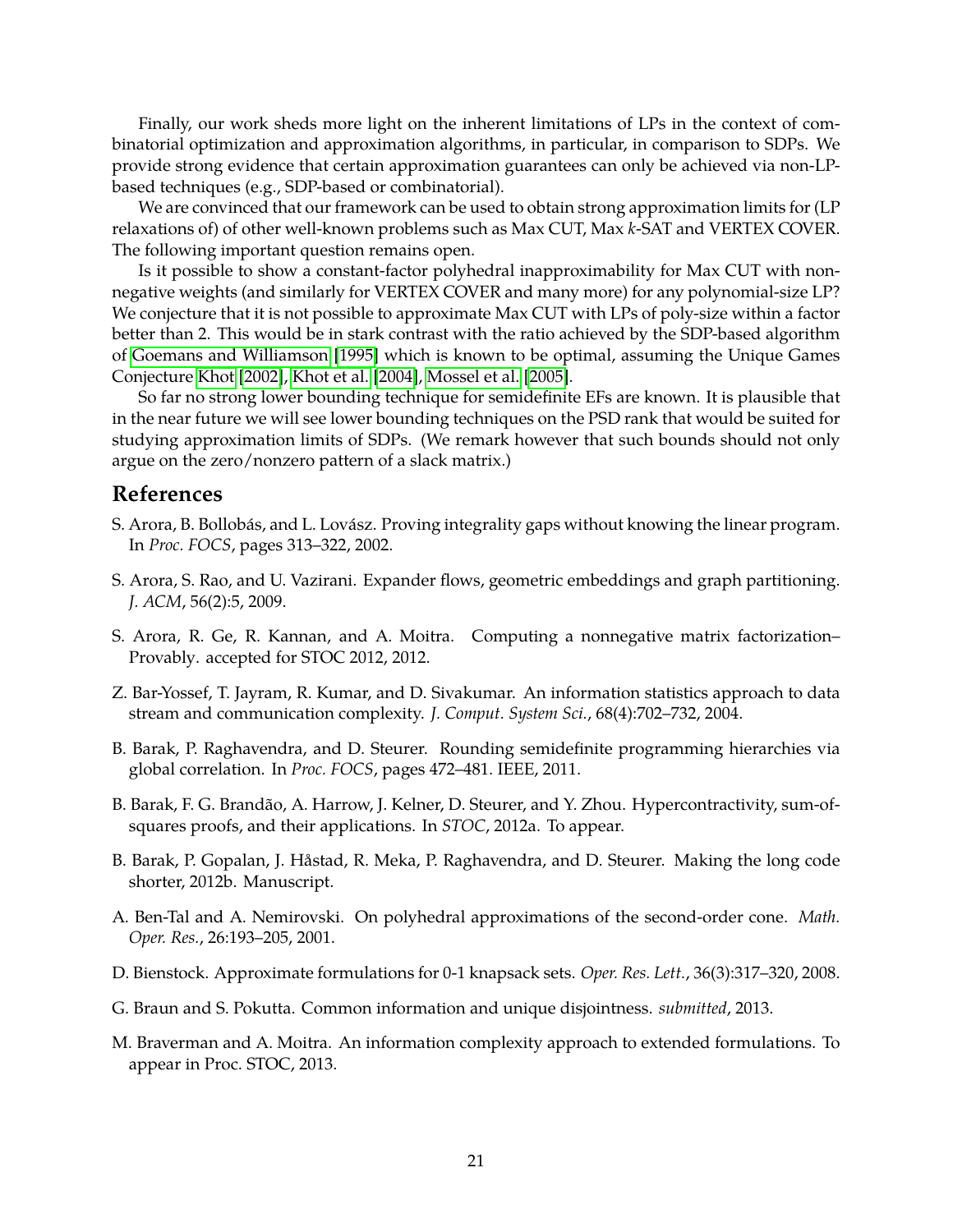- <span id="page-21-1"></span>R. D. Carr, G. Konjevod, G. Little, V. Natarajan, and O. Parekh. Compacting cuts: A new linear formulation for minimum cut. *ACM Trans. Algorithms*, 5(3):27:1–27:16, July 2009. ISSN 1549-6325. doi: 10.1145/1541885.1541888. URL <http://doi.acm.org/10.1145/1541885.1541888>.
- <span id="page-21-8"></span>M. Charikar, K. Makarychev, and Y. Makarychev. Integrality gaps for Sherali-Adams relaxations. In *Proc. STOC*, pages 283–292. ACM, 2009.
- <span id="page-21-9"></span>M. Charikar, K. Makarychev, and Y. Makarychev. Local global tradeoffs in metric embeddings. *SIAM J. Comput.*, 39(6):2487–2512, 2010.
- <span id="page-21-4"></span>A. Chattopadhyay and T. Pitassi. The story of set disjointness. *SIGACT News*, 41:59–85, 2010.
- <span id="page-21-2"></span>M. Conforti, G. Cornuéjols, and G. Zambelli. Extended formulations in combinatorial optimization. *4OR*, 8:1–48, 2010.
- <span id="page-21-11"></span>W. Cook and S. Dash. On the matrix-cut rank of polyhedra. *Math. Oper. Res.*, 26:19–30, 2001.
- <span id="page-21-3"></span>Y. Faenza, S. Fiorini, R. Grappe, and H. R. Tiwary. Extended formulations, non-negative factorizations and randomized communication protocols. [arXiv:1105.4127,](http://arxiv.org/abs/1105.4127) 2011.
- <span id="page-21-7"></span>S. Fiorini, S. Massar, S. Pokutta, and R. de Wolf. Linear vs. semidefinite extended formulations: Exponential separation and strong lower bounds. accepted for STOC 2012, 2012.
- <span id="page-21-13"></span>N. Gillis and F. Glineur. On the geometric interpretation of the nonnegative rank. [arXiv:1009.0880,](http://arxiv.org/abs/1009.0880) 2010.
- <span id="page-21-15"></span>M. X. Goemans and D. P. Williamson. A new 3/4-approximation algorithm for max sat. *SIAM J. Discrete Math.*, 7:313–321, 1994.
- <span id="page-21-16"></span>M. X. Goemans and D. P. Williamson. Improved approximation algorithms for maximum cut and satisfiability problems using semidefinite programming. *J. Assoc. Comput. Mach.*, 42:1115–1145, 1995.
- <span id="page-21-14"></span>J. Gouveia, P. A. Parrilo, and R. Thomas. Lifts of convex sets and cone factorizations. [arXiv:1111.3164,](http://arxiv.org/abs/1111.3164) 2011.
- <span id="page-21-12"></span>V. Guruswami and A. K. Sinop. Lasserre hierarchy, higher eigenvalues, and approximation schemes for quadratic integer programming with PSD objectives. In *FOCS*, 2011.
- <span id="page-21-0"></span>M. Held and R. Karp. The traveling salesman problem and minimum spanning trees. *Oper. Res.*, 18:1138–1162, 1970.
- <span id="page-21-6"></span>B. Kalyanasundaram and G. Schnitger. The probabilistic communication complexity of set intersection. *SIAM J. Discrete Math.*, 5:545–557, 1992.
- <span id="page-21-10"></span>A. R. Karlin, C. Mathieu, and C. T. Nguyen. Integrality gaps of linear and semi-definite programming relaxations for knapsack. In *Proc. IPCO*, pages 301–314, 2011.
- <span id="page-21-17"></span>S. Khot. On the power of unique 2-prover 1-round games. In *Proc. STOC*, pages 767–775, 2002.
- <span id="page-21-18"></span>S. Khot, G. Kindler, E. Mossel, and R. O'Donnell. Optimal inapproximability results for Max-Cut and other 2-variable CSPs? In *Proc. FOCS*, pages 146–154, 2004.
- <span id="page-21-5"></span>E. Kushilevitz and N. Nisan. *Communication complexity*. Cambridge University Press, 1997.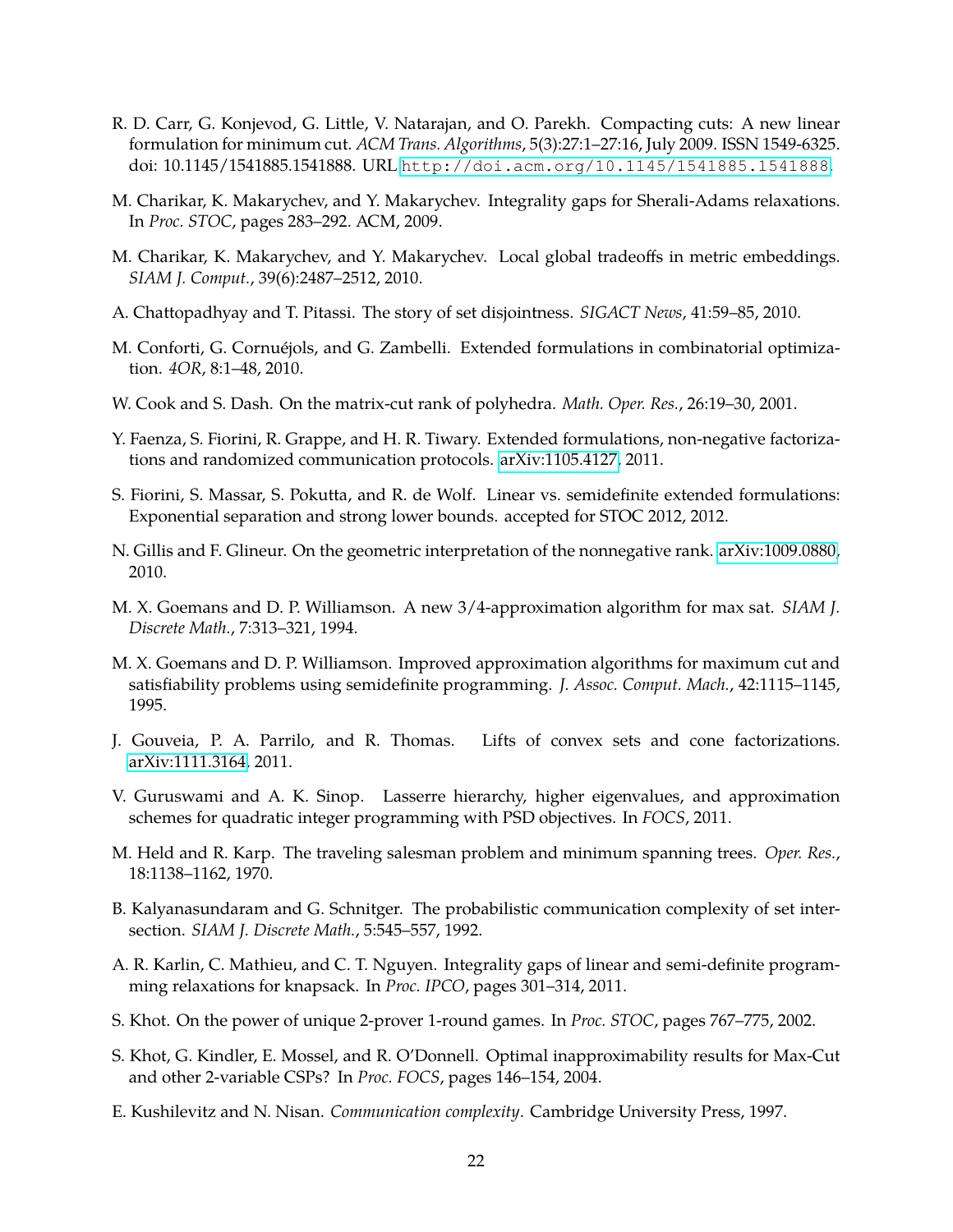- <span id="page-22-13"></span>J. B. Lasserre. An explicit equivalent positive semidefinite program for nonlinear 0-1 programs. *SIAM J. Optim.*, 12:756–769, 2002.
- <span id="page-22-2"></span>L. Lau, R. Ravi, and M. Singh. *Iterative Methods in Combinatorial Optimization*. Cambridge Texts in Applied Mathematics. Cambridge, 2011.
- <span id="page-22-11"></span>M. Laurent. A comparison of the Sherali-Adams, Lovász-Schrijver, and Lasserre relaxations for 0-1 programming. *Math. Oper. Res.*, pages 470–496, 2003.
- <span id="page-22-18"></span>M. Laurent and M. Deza. *Geometry of Cuts and Metrics*. Springer-Verlag, Berlin, 1997.
- <span id="page-22-4"></span>L. Lovász and A. Schrijver. Cones of matrices and set-functions and 0-1 optimization. *SIAM J. Optim.*, 1:166–190, 1991.
- <span id="page-22-19"></span>E. Mossel, R. O'Donnell, and K. Oleszkiewicz. Noise stability of functions with low influences invariance and optimality. In *Proc. FOCS*, pages 21–30, 2005.
- <span id="page-22-17"></span>K. Pashkovich. *Extended Formulations for Combinatorial Polytopes*. PhD thesis, Magdeburg Universität, 2012.
- <span id="page-22-10"></span>A. A. Razborov. On the distributional complexity of disjointness. *Theoret. Comput. Sci.*, 106(2): 385–390, 1992.
- <span id="page-22-14"></span>G. Schoenebeck. Linear level Lasserre lower bounds for certain k-CSPs. In *Proc. FOCS*, pages 593– 602. IEEE, 2008.
- <span id="page-22-15"></span>G. Schoenebeck, L. Trevisan, and M. Tulsiani. A linear round lower bound for Lovász-Schrijver SDP relaxations of vertex cover. In *Proc. CCC*, pages 205–216. IEEE, 2007.
- <span id="page-22-6"></span>A. Schrijver. *Combinatorial optimization. Polyhedra and efficiency*. Springer-Verlag, Berlin, 2003.
- <span id="page-22-3"></span>H. D. Sherali and W. P. Adams. A hierarchy of relaxations between the continuous and convex hull representations for zero-one programming problems. *SIAM J. Discrete Math.*, 3:411–430, 1990.
- <span id="page-22-12"></span>M. Singh and K. Talwar. Improving integrality gaps via Chvátal-Gomory rounding. In *Approximation, randomization, and combinatorial optimization*, volume 6302 of *Lecture Notes in Comput. Sci.*, pages 366–379. Springer, 2010.
- <span id="page-22-0"></span>V. V. Vazirani. *Approximation algorithms*. Springer-Verlag, Berlin, 2001. ISBN 3-540-65367-8.
- <span id="page-22-16"></span>M. Vyve and L. Wolsey. Approximate extended formulations. *Math. Program.*, 105(2):501–522, 2006.
- <span id="page-22-1"></span>D. P. Williamson and D. B. Shmoys. *The design of approximation algorithms*. Cambridge University Press, Cambridge, 2011.
- <span id="page-22-5"></span>L. Wolsey. Heuristic analysis, linear programming and branch and bound. *Math. Programming Stud.*, 13:121–134, 1980.
- <span id="page-22-8"></span>M. Yannakakis. Expressing combinatorial optimization problems by linear programs (extended abstract). In *Proc. STOC*, pages 223–228, 1988.
- <span id="page-22-7"></span>M. Yannakakis. Expressing combinatorial optimization problems by linear programs. *J. Comput. System Sci.*, 43(3):441–466, 1991.
- <span id="page-22-9"></span>S. Zhang. Quantum strategic game theory. In *Proc. ITCS 2012*, pages 39–59, 2012.